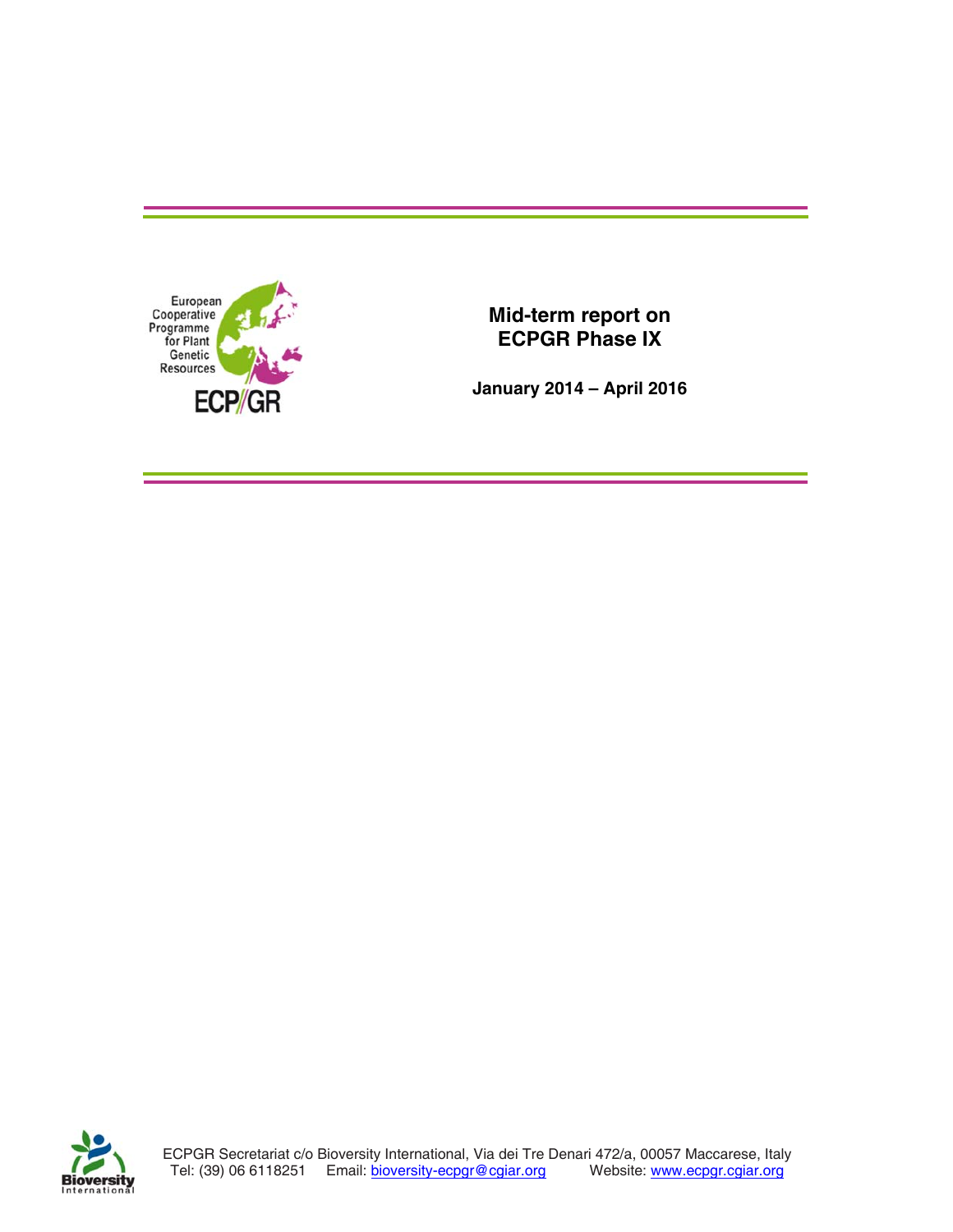

## **CONTENTS**

| Outcome 1 - AEGIS is operational. Accessions in AEGIS are characterized and evaluated2                                                                                                 |
|----------------------------------------------------------------------------------------------------------------------------------------------------------------------------------------|
| Outcome 2 – Quantity and quality of data in EURISCO, including in situ and on-farm data, have                                                                                          |
| Outcome $3 - In$ situ conservation of priority crop wild relative (CWR) and landrace (LR)<br>populations are implemented throughout Europe. Mechanisms are in place for more effective |
| Outcome 4 - Commitment and regular resources of national governments are sustained or<br>increased, and commitments and resources of the European Commission (EC) as well as other     |
|                                                                                                                                                                                        |
| Outcome 6 - Organizational structure and secretarial support are adequate to effectively sustain                                                                                       |
|                                                                                                                                                                                        |
|                                                                                                                                                                                        |
|                                                                                                                                                                                        |
|                                                                                                                                                                                        |
|                                                                                                                                                                                        |
|                                                                                                                                                                                        |
| Clarity and user-friendliness of the Grant Scheme Calls for proposals (questions 21-24)  13                                                                                            |
| Overall evaluation on the adequacy of the Grant Scheme (questions 25-28)  13                                                                                                           |
| Overall rate of the Mode of Operation of ECPGR in Phase IX and general comments (questions                                                                                             |
|                                                                                                                                                                                        |
|                                                                                                                                                                                        |
|                                                                                                                                                                                        |
|                                                                                                                                                                                        |
|                                                                                                                                                                                        |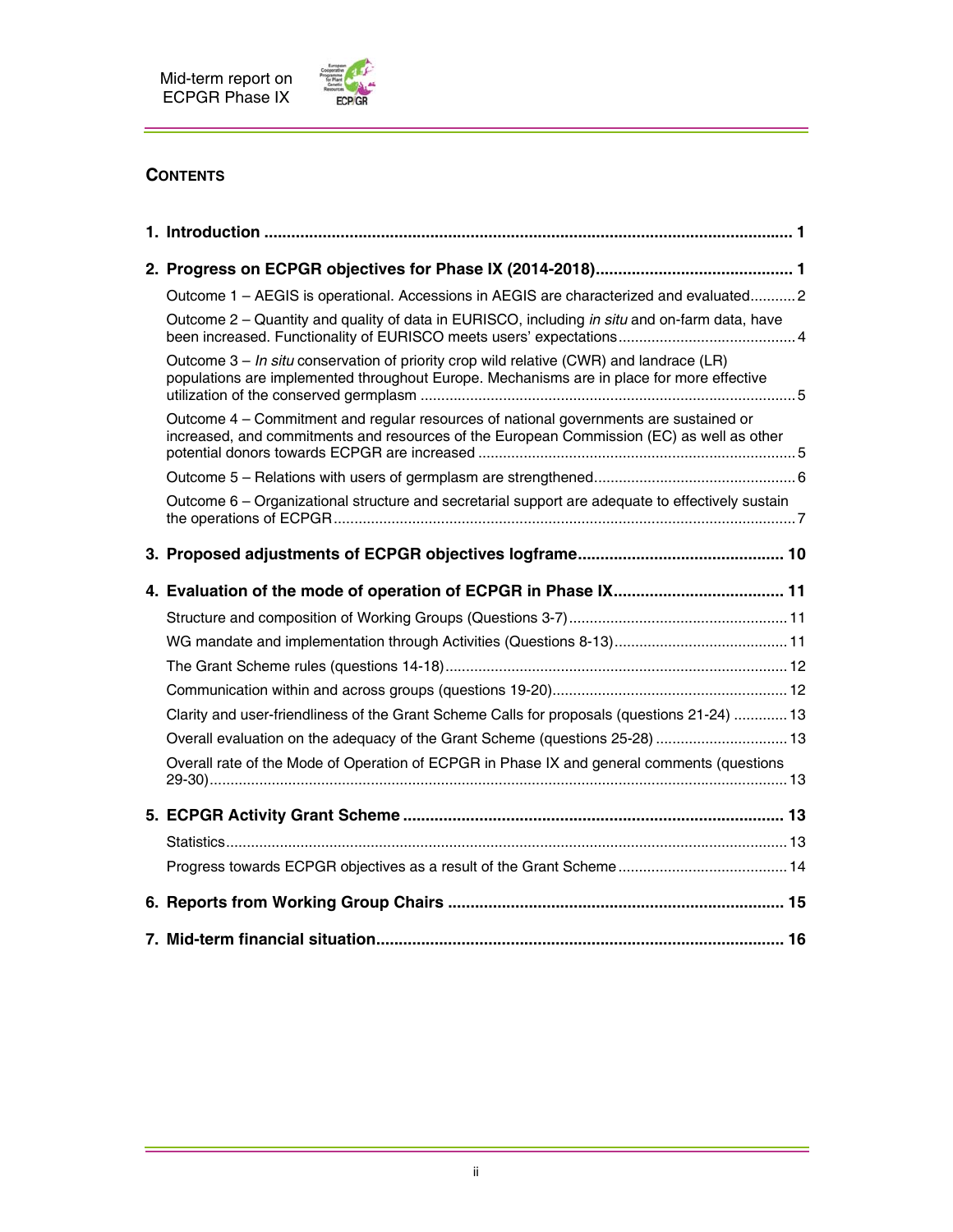

# **1. Introduction**

This report, prepared for the 14th Steering Committee (SC) meeting, is intended to complement the information provided with the 2014 and 2015 Annual Reports. Chapter 2 of the present report follows the scheme defined by the "ECPGR objectives logframe".1 Progress made with the implementation of the agreed activities as listed in the objectives is presented here, based on the replies of National Coordinators (NCs) to an online questionnaire, and complemented with information available to the Secretariat. Triggered by the analysis of the questionnaire, Chapter 3 collects a number of proposals for adjustments to the ECPGR objectives logframe document. Results from a questionnaire sent to all the Working Group (WG) members to evaluate the mode of operation of ECPGR during the first part of Phase IX are analysed in Chapter 4, including the WG members' evaluation of the Activity Grant Scheme. This Grant Scheme is further analysed in Chapter 5 with the support of statistics and data on the first three calls and with an assessment made by the Secretariat about achievements reached by the Grant Scheme towards the ECPGR objectives. Chapter 6 summarizes and comments the progress reports received from the WG Chairs. Finally, an update of the financial situation of ECPGR is given in Chapter 7.

 The following supporting documents (raw data resulting from the questionnaires) and statistics are available from the ECPGR website:

- Questionnaire on the progress towards the ECPGR objectives during Phase IX
- Evaluation of the mode of operation of ECPGR in Phase IX
- ECPGR Activity Grant Scheme Phase IX Mid-term statistics

 The results of an online evaluation of the WG Chairs requested from all the WG members were provided confidentially to the Executive Committee.

## **2. Progress on ECPGR objectives for Phase IX (2014-2018)**

The document called "ECPGR Objectives" was completed at the beginning of 2014 in the form of a logframe with six Outcomes, each with several Outputs, Activities, Responsibilities, Indicators and Assumptions, with the intention to guide on the plan of work for ECPGR and also to be used for monitoring the progress of ECPGR. A revised version of the original document was issued in April 2015, following the endorsement by the SC of the *Concept for* in situ *conservation of crop wild relatives in Europe.*

 As the responsibilities for implementation of Outcomes and Outputs are distributed among different stakeholders, monitoring of implementation requires inputs from the Secretariat, National Coordinators and Working Group Chairs. Specific online surveys have therefore been completed with the involvement of the responsible stakeholders. Scores about progress with the implementation of each Activity were assigned by the responsible stakeholders, as indicated below for each given Output. Score values were in a 4-points scale:  $0 =$  no progress;  $1 =$  low progress;  $2 =$  medium progress and  $3 =$  high progress.

 Questionnaires sent to National Coordinators were completed or partially filled in by only 17 countries (Albania, Belarus, Bulgaria, Cyprus, Denmark, Estonia, Finland, France, Germany, Hungary, Ireland, Latvia, Lithuania, the Netherlands, Romania, Sweden and

 $\overline{a}$ 

<sup>&</sup>lt;sup>1</sup> Objectives of ECPGR for Phase IX (Long-term Goal and Outcomes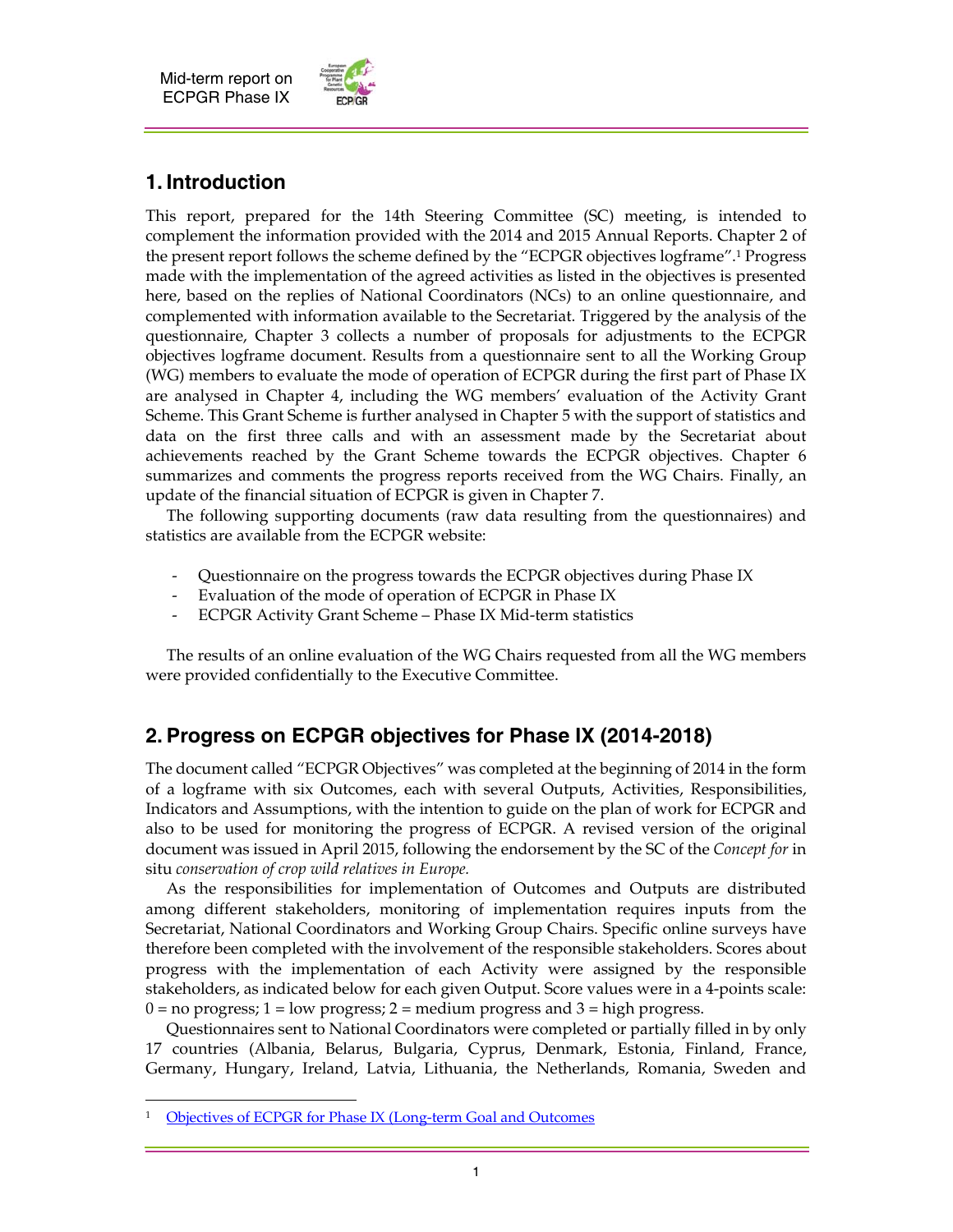

Turkey). Therefore, the information compiled below, albeit complemented by information available to the Secretariat, should be considered only partial.

## **Outcome 1 – AEGIS is operational. Accessions in AEGIS are characterized and evaluated**

## **Output 1.1 – Membership agreements signed (Average progress score by Secretariat: 2.0)**

At the start of Phase IX, 33 countries were members of AEGIS. One additional membership agreement was signed by Italy in 2014. Since the start of the Phase, the Associate membership agreements with institutions increased from 54 in 26 countries to 58 in 27 countries. Activities 1.1.2 and 1.1.3 included in this section of the ECPGR Objectives document are actually not contributing to Output 1.1 and thus it is proposed to move them to a different Output of the logframe (see discussion under Chapter 3 below).

#### **Output 1.2 – AEGIS collections established (Average progress score by NCs: 1.4)**

The number of accessions included in the European Collection by the end of April 2016 was 28 686, corresponding to an increase during the first part of Phase IX by 17 305 accessions or 152%.

 Based on replies received from 16 countries, the average progress of this Output is lowmedium, but variable across countries. The identification of eligible accessions to be proposed for registration as AEGIS accessions varies between countries from none to about 20 000 accessions identified, with the majority of countries declaring a low or medium progress. From the replies, the stage reached by the countries in the process of identifying accessions is not clear. Therefore, an additional Indicator is suggested for the future (see below, Chapter 3, Activity 1.2.1).

 Accessions identified as 'eligible for AEGIS' have been by some countries fully designated and flagged in EURISCO as AEGIS accessions (the Netherlands, Nordic Countries, Romania). In other cases only 20% (Estonia) or 40% (Albania, Germany) were flagged, indicating that different mechanisms are adopted by the countries before accessions are eventually flagged.

 Monitoring of the management of AEGIS accessions by the Associate Members (AMs) is also very variable, being indicated as 'absent' by 3 countries, 'low' by 6 countries, 'medium' by 3 countries and 'high' by 4 countries. Overall, 7 institutes were listed as having fully adopted the AEGIS principles and 2 institutes at least partially.

## **Output 1.3 – AQUAS quality system developed and operationalized (Average progress score by Secretariat: 1.3)**

The AEGIS Quality System (AQUAS) has been adopted by ECPGR with endorsement of its principles and guiding documents. The system has been developed with the approval of all its components. The operationalization of the system has however only partially started. The various components of AQUAS and the respective level of implementation are described below:

 **Template for operational genebank manuals**: by compiling the template, which was developed during the previous Phase by the Secretariat, Associate Member genebanks publish information on their current mode of operation. The template has been filled by only 7 Associate Member genebanks from the Czech Republic, Germany, the Netherlands and Switzerland, although the preparation of the manual by each of the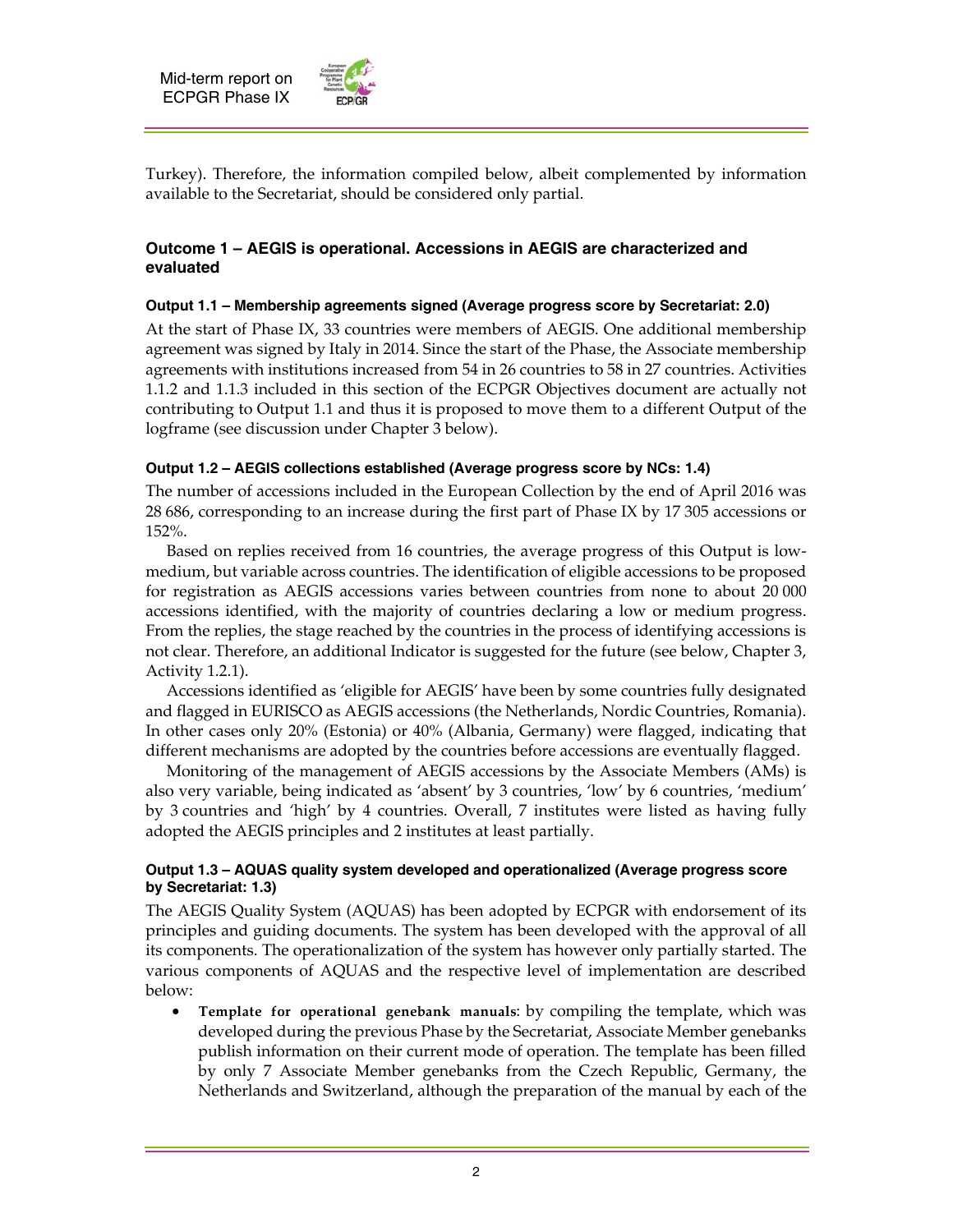

AMs was agreed as a requirement. Only two of these manuals were completed during Phase IX.

- **Generic standards**: in the previous ECPGR Phase the revised FAO Genebank standards for PGRFA had been endorsed by the SC as the base standard to be used by Crop WGs to elaborate their crop-specific standards, with justified deviations from the FAO standards.
- **Crop-specific standards**: each WG is expected to formally agree with the FAO standards for its mandate crops and/or to develop crop-specific standards, to be eventually validated by the Steering Committee. Eight WGs completed the exercise and formulated crop-specific standards for the conservation of orthodox seeds (*Avena*, *Beta*, Cucurbits, Leafy Vegetables, *Prunus*, Solanaceae and Wheat WGs) and for field genebanks and *in vitro*/cryopreservation collections (*Allium* and *Prunus* WGs). All these agreements were finalized during Phase IX.
- **Record keeping, reporting and monitoring**: a policy document was endorsed by the SC in January 2016. Implementation by the Secretariat has not been actively pursued while the European Collection is being developed and several member countries still need to complete Associate Agreements with national genebanks and other institutions.
- **Safety-duplication policy and distribution guidelines**: these supporting documents had been approved by the SC in the previous Phase.

 Training of Associate Members in the development and implementation of the quality system was not organized (and no requests had been made).

#### **Output 1.4 – Funds mobilized to help Associate Members to implement AQUAS (Average progress score by Secretariat: 0.0)**

Fundraising for establishing and implementing Associate Member quality systems has not started.

 This activity should be preceded by a request for support from specific Associate Members for the upgrading of their quality system. However, several elements of AQUAS formed part of the 2015 PGR Gold project proposal that met the threshold of the EU but was not funded.

#### **Output 1.5 – Other capacity building schemes for Associate Members operational (Average progress score by NCs: 0.9)**

Activities related to this Output have in most cases not started. No specific capacity building needs have been identified and pointed out to the Secretariat by Associate Members or Working Groups. It is foreseen that such needs will emerge once the operations related to the AQUAS reporting and monitoring system will have started. Based on replies received from 16 National Coordinators, the average progress of this Output is absent or low, with few exceptions. Very rarely AMs have been supported with capacity development (one in Estonia and one in Denmark). Turkey declares having supported 30 institutes, but only one institute has signed the AEGIS Associate Member Agreement. Among the training opportunities identified, training of foreign scientists on *Vitis* fingerprinting occurred in Germany and a training course on characterization and documentation principles of vegetatively propagated plant genetic resources took place in Turkey.

 Regarding services for characterization, evaluation and phenotyping of AEGIS accessions, few examples were given of ongoing services and only for national needs. Very few cases were mentioned of accessions having been regenerated on behalf of a given Associate Member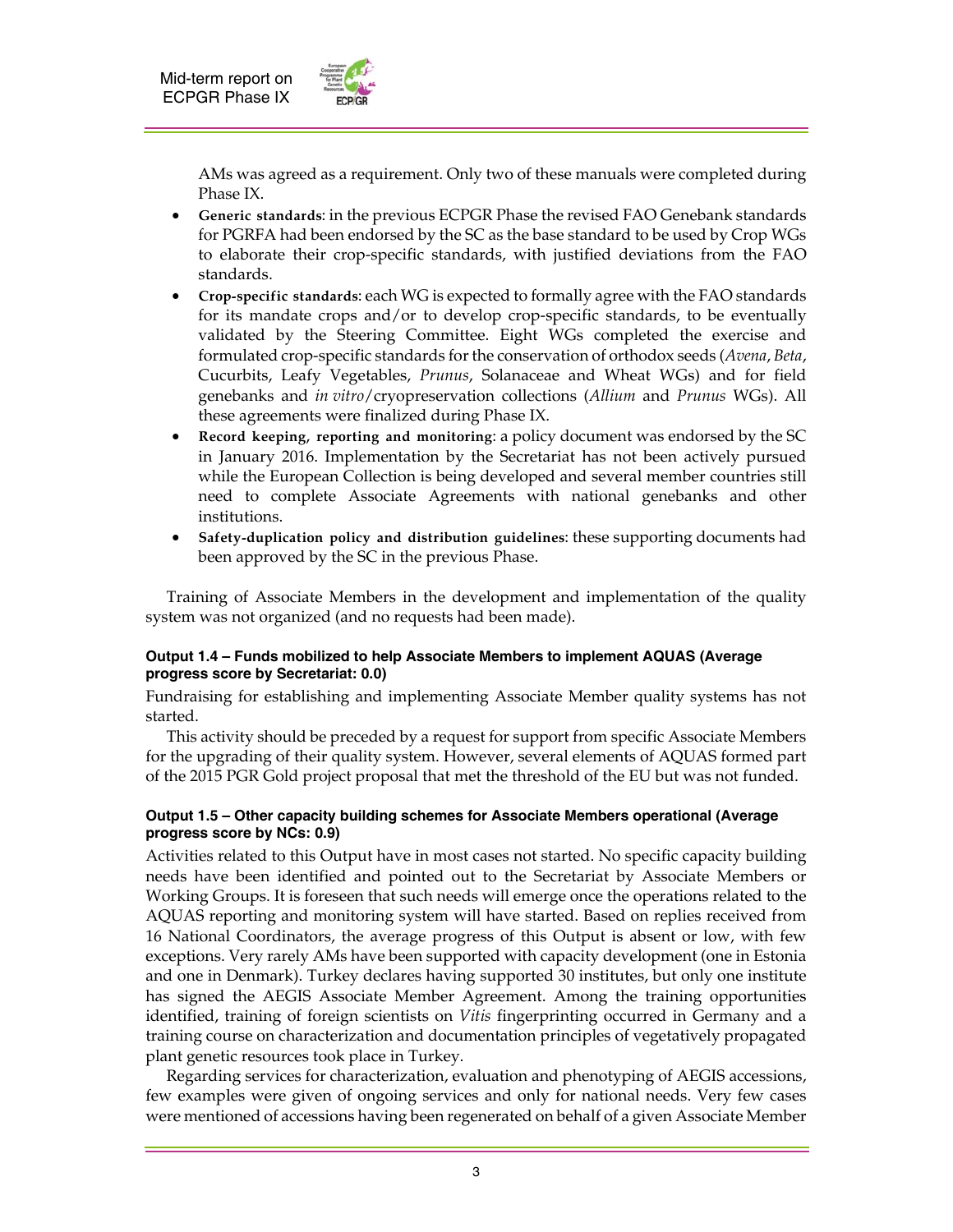

by different institutions. Offer of safety-duplication facilities for AEGIS accessions is also very variable. Four countries declared having safety-duplicated accessions at different AMs, supposedly abroad. The Leafy Vegetables WG provided the opportunity for regeneration of genebank material to be carried out by the US company 3 Star Lettuce. This opportunity was used by GEVES, France.

## **Outcome 2 – Quantity and quality of data in EURISCO, including** *in situ* **and on-farm data, have been increased. Functionality of EURISCO meets users' expectations**

### **Output 2.1 – All National Focal Points (NFPs) update national inventories effectively and timely (Average progress score by NCs: 2.0; score by EURISCO Coordinator: 2.3)**

Based on replies received from 15 National Coordinators, the average progress of this Output was medium with respect to identification of National Inventory collections to be included in EURISCO and strengthening of collaboration between National Focal Points (NFPs) and collection holding institutes.

 The number of yearly updates of national inventories in EURISCO varied from 0 to 3, with a peak between 2 and 3 updates per year. EURISCO registered a total of 28 updates in 2015. Number of interactions between NFPs and collection-holding institutes varied between two per year and more than once a week. Fifteen NFPs were trained in a workshop in 2015, and a second training workshop involving other NFPs will take place in 2016.

#### **Output 2.2 – C&E data in EURISCO included, with high quality and wide coverage (Average progress score by EURISCO Coordinator: 1.0)**

Extension of the EURISCO database to receive characterization and evaluation (C&E) data was fully implemented. The query interface was improved following receipt of feedback from test users and it is almost ready to go public. C&E data have been imported for 18 404 accessions and data of 24 900 more accessions are under preparation for import.

#### **Output 2.3 – Inclusion of relevant** *in situ***/on-farm data in EURISCO realized (Average progress score by EURISCO Coordinator: 0.0; score by NCs related to Activity 2.3.1: 1.0)**

Progress with the identification of *in situ*/on-farm PGRFA qualifying for inclusion in EURISCO in each country received an average low score in the replies from 15 countries. A few countries indicated that no crop wild relative (CWR) populations qualify, others lack information. Germany, Lithuania and the Netherlands have identified a small number of important CWR populations, while 120 were recorded in Albania.

 A recommendation by the Documentation and Information (Doc&Info) WG was endorsed by the SC, proposing the inclusion into EURISCO of data about designated CWR *in situ* populations, accompanied by a list of National Focal Points who could be contacted in case of the need for *in situ* collecting. The Doc&Info WG made itself available to support the *in situ* community in the creation of an inventory and monitoring system for European CWR *in situ*. Regarding the inclusion of on-farm information into EURISCO, no agreement has yet emerged within the Doc&Info WG on what type of information should be included and for what purpose. The ECPGR *Concept for on-farm conservation and management of PRGFA*, currently under development, is expected to provide guidance on this point, once endorsed by the Steering Committee.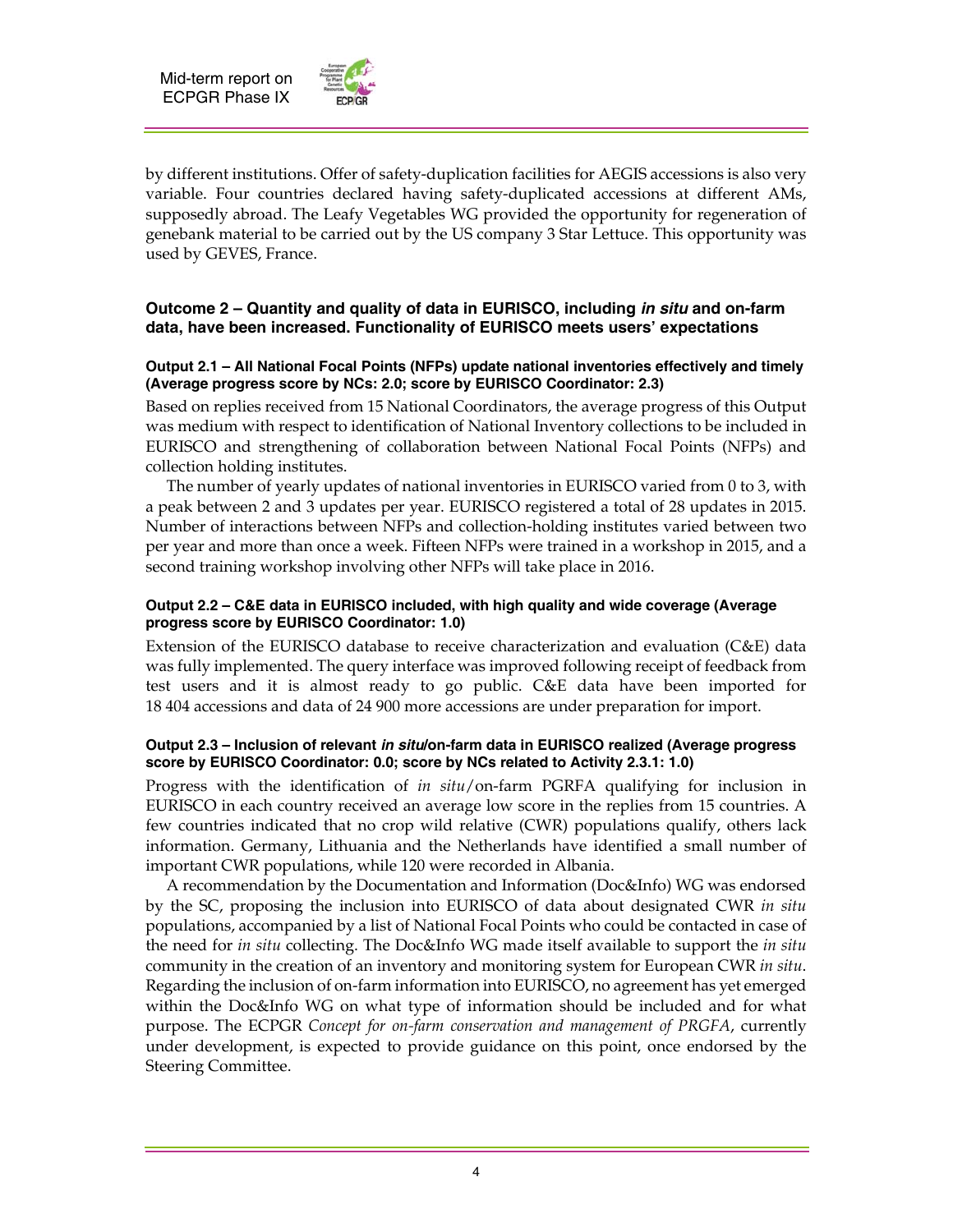

#### **Output 2.4 – Users' expectations explored and functionalities of EURISCO increased (Average progress score by Chair of the Documentation & Information WG: 2.0; by EURISCO Coordinator: 2.5)**

Expectations from users were not yet collected through structured interviews, but feedback was received from bilateral communications. As a consequence, the functionalities of EURISCO were highly improved with several functions adapted to the expressed needs or newly added. For the EURISCO website, a total of 9 database packages with 107 functions (import, integrity checks, AEGIS auditing etc.) were established and for the EURISCO backend, 6 packages with 25 functions (newsletter subscription system, download, C&E, statistics etc.) have been completed. In addition, 29 Java classes for data import were created.

## **Outcome 3 –** *In situ* **conservation of priority crop wild relative (CWR) and landrace (LR) populations are implemented throughout Europe. Mechanisms are in place for more effective utilization of the conserved germplasm**

## **Output 3.1 – National CWR conservation strategies produced (Average progress score by NCs: 1.2; by Chair of the Wild Species Conservation in Genetic Reserves WG: 1.5)**

Evaluation of this Output according to replies received from 16 countries indicated an average low progress, but a medium progress specifically regarding the production of checklists. According to the evaluation made by the Chair of the Wild Species Conservation WG, partial or complete CWR checklists have been prepared in most countries, nearly always prioritized at a level of ca. 10% of checklist taxa. About 10 national inventories, including the distribution of CWR, have been prepared in Europe. On the other hand, low progress has been attributed to diversity and gap analysis of national priority CWR taxa, which was only partially achieved in 8 countries. Low progress was also achieved regarding the production of national CWR conservation actions, which were defined in 8 countries but rarely implemented. CWR conservation action plans were only achieved or under way in Cyprus, Finland, Hungary, Spain, UK and partially in Albania, Germany and Italy.

## **Outputs 3.2 – 3.6**

These Outputs refer to regional actions that have not been initiated yet (production of an integrated European CWR conservation strategy, establishment of a network of Most Appropriate crop Wild relative Populations (MAWP), European strategy made operational and germplasm from the network effectively utilized).

## **Outcome 4 – Commitment and regular resources of national governments are sustained or increased, and commitments and resources of the European Commission (EC) as well as other potential donors towards ECPGR are increased**

## **Output 4.1 – Relationship between ECPGR and EC/EU and responsible national ministries strengthened and sustainable funding of ECPGR secured (progress score by Secretariat: 1.0)**

The number of countries renewing ECPGR membership in Phase IX reached 33, and 4 additional countries paid contributions without formalizing the agreement. Former member countries that have not renewed membership or contributed are Armenia, Georgia, Malta, Poland, Russian Federation and Ukraine. Contributions in the first two years of Phase IX were regularly paid by 31 countries. A special agreement was made with Bosnia and Herzegovina,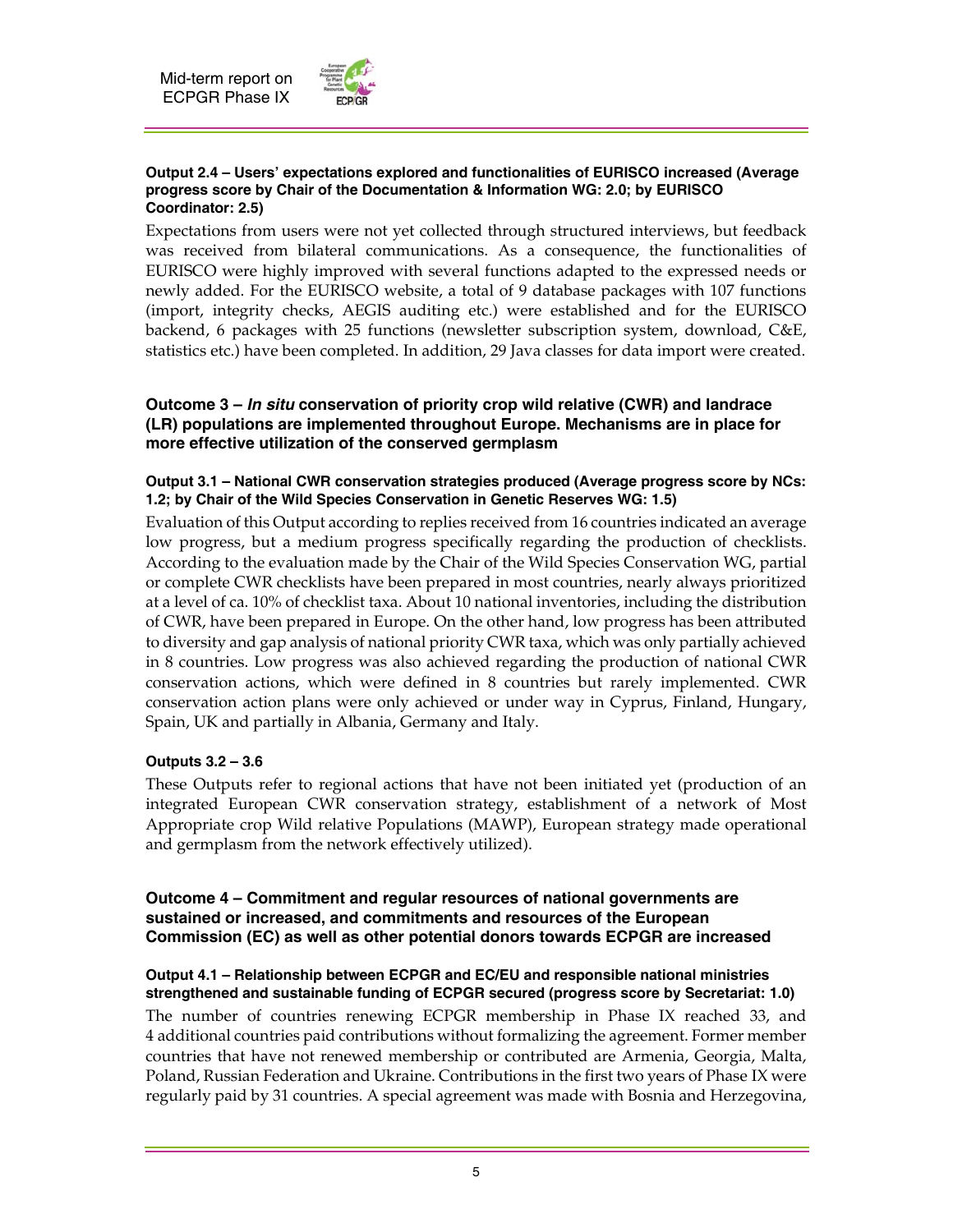

which was given the option of contributing 'in-kind' to the local costs of the Mid-term SC meeting, equivalent to 3 years of contributions.

 Progress for this Output was scored as 'low', considering that 38 countries contributed to ECPGR in the past Phase.

 Regarding the opportunity to receive a regular contribution from the EU, no progress was made, as ECPGR is not recognized as a formal regional instrument of cooperation by the EU. The development of a strategy to improve this situation is linked to the outcome of the ongoing 'Preparatory action on EU plant and animal genetic resources in agriculture' and its recommendations, expected to be announced on 9 June 2016.

#### **Output 4.2 – Increased awareness of the value of PGRFA amongst policy-makers at national and regional level (Average progress score by NCs: 1.4)**

Based on replies from 16 countries, regular communication with policy-makers scored an average medium level (2.1) within relevant ministries, but a low level (0.8) within the European Commission.

 Regular or frequent communication with policy-makers within relevant national ministries was confirmed to take place in the majority of countries. Communication with policy-makers within the EC was reported by half of the responding countries, but is much less frequent with the exception of Germany and the Netherlands.

#### **Output 4.3 – Increased collaboration between ECPGR and the International Treaty for Plant Genetic Resources for Food and Agriculture (ITPGRFA) and FAO Commission on Genetic Resources for Food and Agriculture (CGRFA) (progress score by Secretariat: 2.0)**

A Memorandum of Understanding (MoU) between the Secretariats of the International Treaty and of ECPGR was prepared for signature. The MoU establishes a framework for cooperation on a range of activities related to access to and exchange of information and the sharing of expertise, in order to collaborate in areas of mutual interest, with the aim of promoting synergies and the coherent implementation of Art. 5, 6, 16 and 17 and the objectives of the Treaty. A comparable initiative has been planned by the Secretariat with the Commission on PGRFA, but not yet started apart from preliminary talks.

#### **Output 4.4 – Increased awareness of the value of PGRFA amongst users and the wider public (progress score by Secretariat: 1.0)**

Although several events have taken place within ECPGR countries, including by initiative of individual ExCo and SC members as well as by the Secretariat, the development of a communication and public relations strategy has not yet been planned.

## **Outcome 5 – Relations with users of germplasm are strengthened**

#### **Output 5.1 – Good knowledge of which C&E data are of high relevance to potential users (average progress score by NCs: 0.8)**

No or very low progress was registered by 17 countries. No specific survey and analysis of users' needs was made at national level.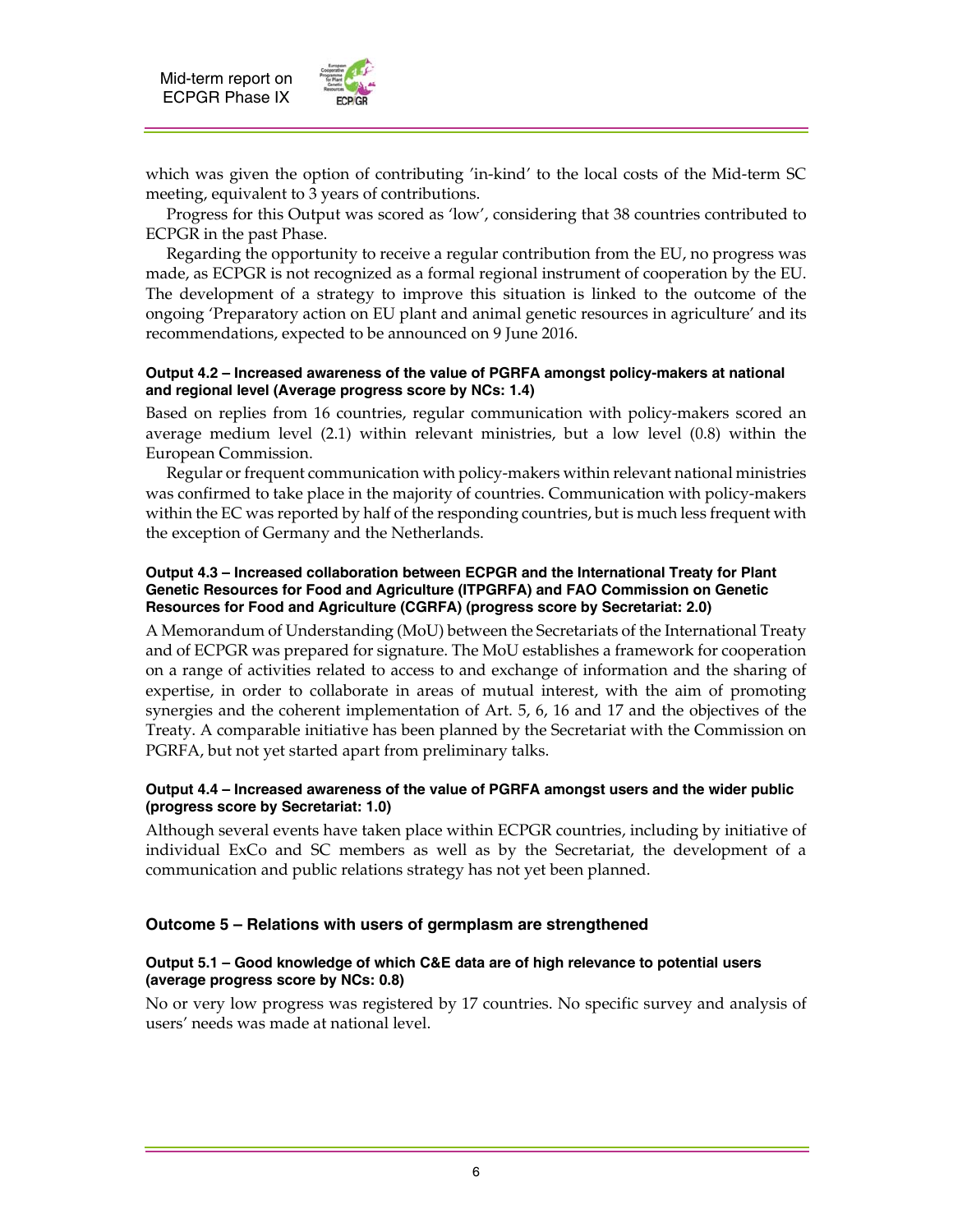

### **Output 5.2 – Expectations of users regarding genebank services known and answered (average progress score by NCs: 1.8)**

Medium progress was registered on average by 17 countries responding to the survey. Among the services to users that are available across ECPGR, the following have been listed: crop and institutional databases, including characterization and evaluation data and online ordering systems; Finland offered webpages on knowledge sharing for field crops for hobby farmers and online PGR-related teaching material is available for schools. Training on any aspect of *ex situ* conservation is offered upon request by the Romanian genebank. Training and cooperation with non-governmental organizations (NGOs) is offered by Hungary.

## **Output 5.3 – Enhanced use of CWRs realized (average progress score by NCs: 1.2)**

Low progress was registered on average by 17 countries responding to the survey. In many countries specific data are not available. In three countries precise numbers of CWR accessions distributed nationally to users are known and range from 33 to 750 accessions per year.

## **Output 5.4 – Improved collaboration with users in public and private sector (average progress score by NCs: 1.9)**

A medium-level progress was registered on average by 16 countries responding to the survey. In nearly every country, research partnerships are more or less regularly established between genebanks and researchers, often based on project funds financed by national governments, the EC and/or ECPGR.

## **Outcome 6 – Organizational structure and secretarial support are adequate to effectively sustain the operations of ECPGR**

## **Output 6.1 – New structure for the operations of WGs implemented and operational (average progress score by Secretariat: 3.0)**

Progress was high. The new structure for ECPGR operations in Phase IX was entirely defined and implemented. Terms of Reference (ToRs) of WG Chairs were defined and published online. Rules for Phase IX were defined, including a country quota system; quotas can be monitored online. The possible range of fields of expertise of Working Group members was defined, although the respective criteria not in detail. All the Working Groups were formed as pools of experts and Chairs were nominated for each WG. Updated lists of WG members are available from the ECPGR website. Procedures for WGs to submit expressions of interest and proposals for Grant Scheme Activities were defined and three calls for proposals were launched. Procedures to select proposals and to grant projects were established. Twelve Activities were granted funds under the first two calls.

## **Output 6.2 – Effective operation of Executive Committee (ExCo) and Steering Committee (SC) (average progress score by Secretariat: 3.0)**

The ExCo operated effectively in the first part of Phase IX, with rotation by selection of a new member each year (current and past members are listed on the website). The Committee held meetings every year (minutes of the meetings are published on the website). The ExCo reported regularly to the SC, either with minutes of their meetings or with specific messages sent by the ExCo Chair. The ExCo activity is also reported in the ECPGR Annual Progress Report and at the Steering Committee meeting. The Steering Committee has effectively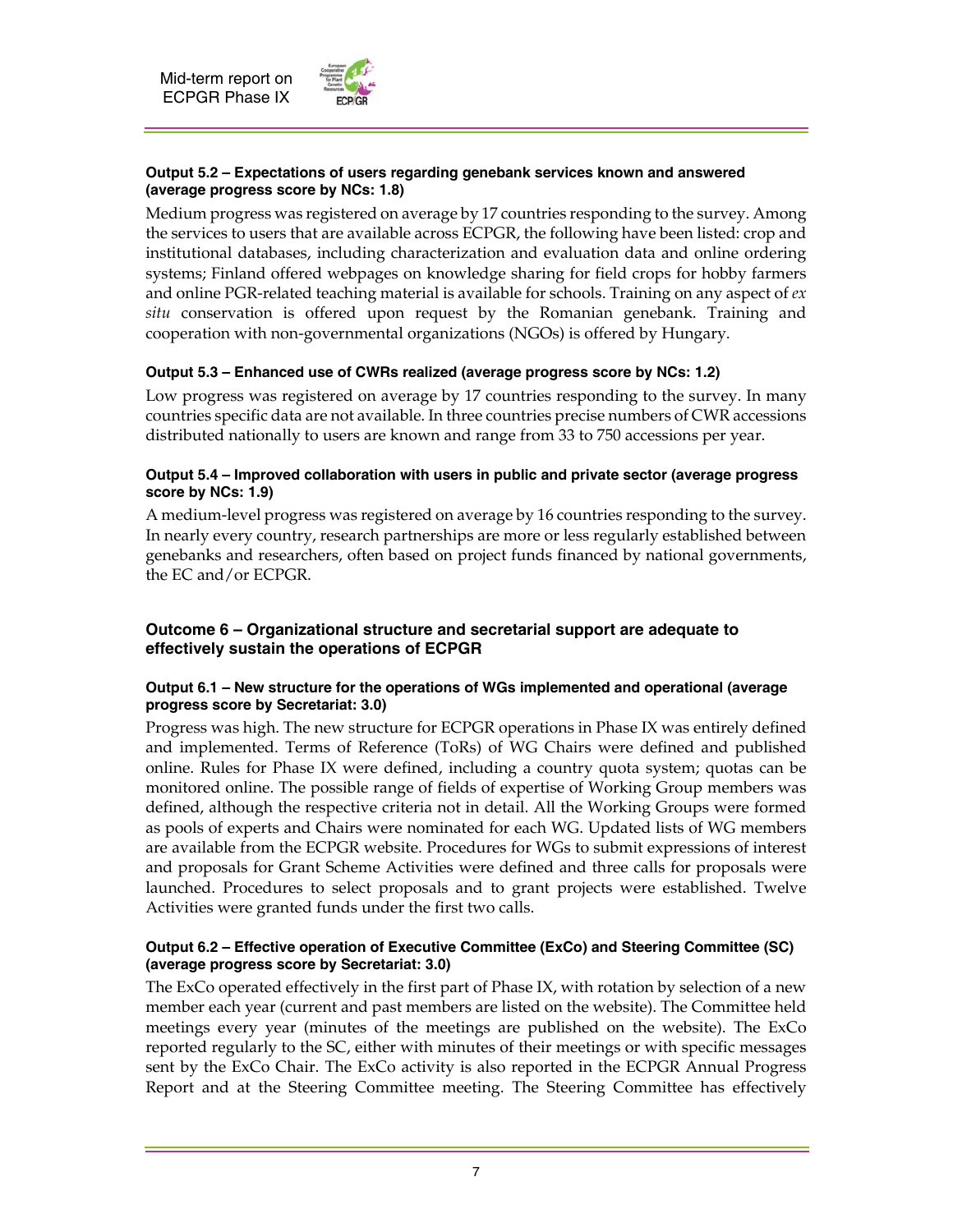

interacted with the ExCo and approved the budget for Phase IX. The 14th meeting of the SC was scheduled to be held in May-June 2016 in Bosnia and Herzegovina.

#### **Output 6.3 – Synergies with external partners are realized (i.e. BGCI, CPVO, EC, ESA, ETP, EUCARPIA, FAO, SEEDNet (average progress score by NCs: 1.2) (progress score by Secretariat: 2.0)**

The Secretariat attended a SEEDNet meeting in 2014, with the aim to inform the Southeast European countries about the developments of ECPGR and to promote active participation in its activities.

 The European Seed Association (ESA) was involved in collaboration with ECPGR during the preparation of project proposal PGR Gold, as part of a Horizon 2020 submission, unfortunately unsuccessful. The Secretariat participated in the final conference jointly organized in Cambridge, June 2014, by EUCARPIA and the EC-funded PGR Secure project Consortium. The Secretary participated in a panel discussion on the Vision for the future of European PGRFA utilization and conservation. The EUCARPIA Genetic Resources Section board includes among its members two ECPGR National Coordinators (Netherlands and Switzerland), two WG Chairs (Forages and Leafy Vegetables) and the ECPGR Secretary. Interactions with FAO are mainly focused on relationships with the Secretariat of the International Treaty. A MoU between ECPGR and the Treaty is being finalized (see above) and the ECPGR Secretary has been invited to participate in the Scientific Advisory Committee of the Global Information System (GLIS), as well as to an expert meeting on the Toolbox for Sustainable Use of PGRFA (July 2016). Several interactions with the EC have taken place in the first part of Phase IX. Particularly significant is the participation of the Centre for Genetic Resources, Wageningen (CGN), the Netherlands and of the Federal Office for Agriculture and Food (BLE), Germany in the 'Preparatory action on EU plant and animal genetic resources in agriculture', respectively as Coordinator and participant.

 Several ECPGR members participated in workshops organized as part of this action, or were interviewed in related surveys. ECPGR WG members also participated in a Focus Group on 'Genetic Resources – Cooperation models', organized in the framework of 'A European Innovation Partnership for Agricultural productivity and Sustainability (EIP-AGRI)'. The final report produced in July 2015 is available from the EC website. Officers from DG-AGRI and DG-ENV have been invited to the Mid-term SC meeting. Botanic Gardens Conservation International (BGCI) has been invited for the first time as an observer to the Mid-term SC meeting, to promote future interactions. No interactions have been developed so far with the Community Plant Variety Office (CPVO) or the European Technology Platform (TP) 'Plants for the Future'.

#### **Output 6.4 – Fundraising is undertaken (average progress score by NCs: 1.2) (average progress score by Secretariat: 1.7)**

Fundraising within the traditional circle of ECPGR implementing agencies has ensured a higher budget than originally established, raising Phase IX budget by ca.  $\epsilon$  150 000 (from  $\epsilon$ 2.79M to  $\epsilon$  2.94M). This increase was mainly due to the receipt of outstanding contributions from previous Phases. Fundraising was also pursued by the Secretariat, but without success, through participation in three project proposals under Horizon 2020 calls. Additional scouting opportunities for funding have not been undertaken.

**Output 6.5 – Effective operation of the Secretariat (average progress score by Secretariat: 3.0)**  Activities coordinated by the Secretariat in the first part of Phase IX included: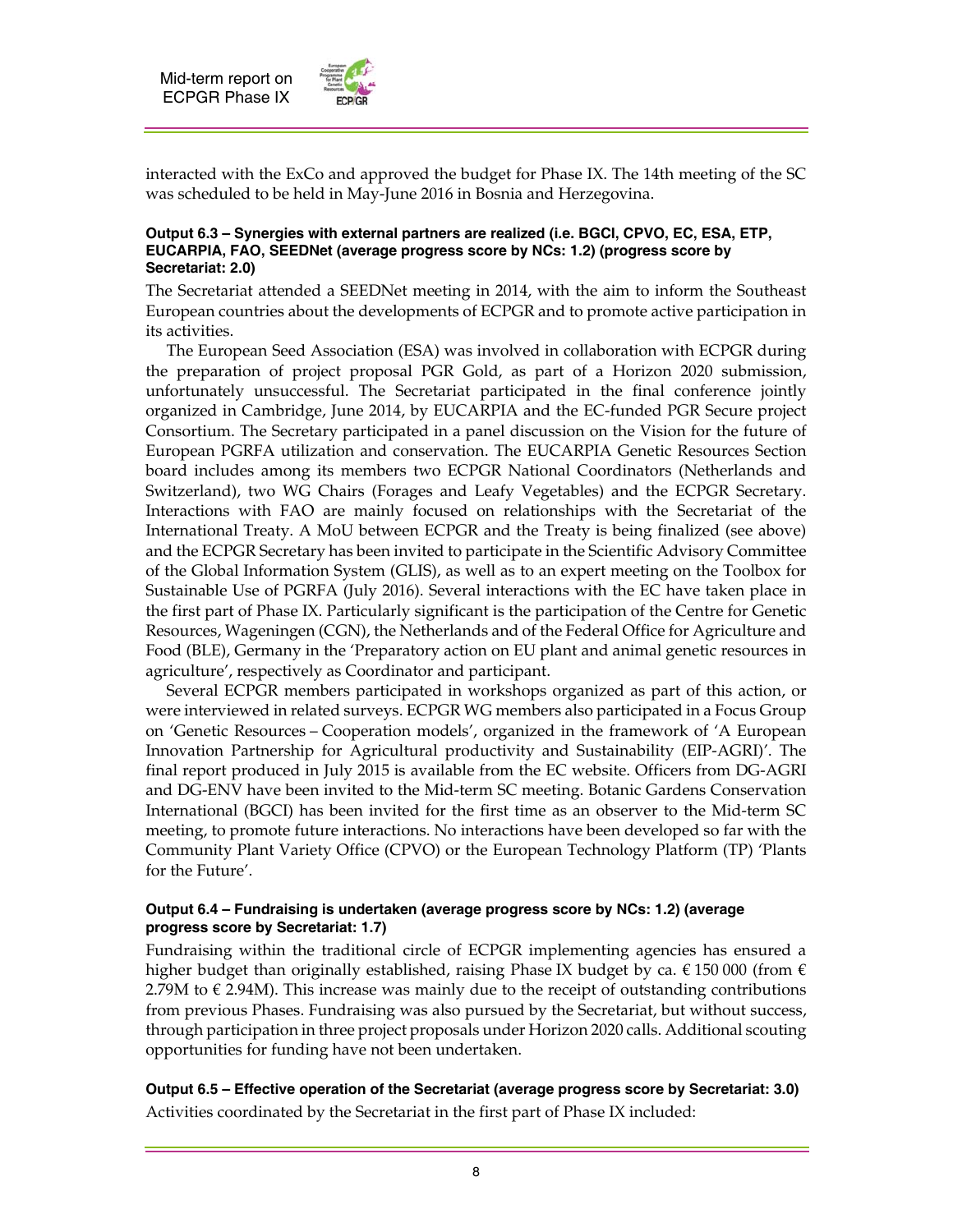

- the finalization of the hosting arrangement with Bioversity International and of the budget for Phase IX
- fine-tuning and finalization of the agreement between Bioversity and the Leibniz Institute of Plant Genetics and Crop Plant Research (IPK) for the hosting arrangement of EURISCO
- facilitation of the move of EURISCO from Bioversity to IPK
- preparation of the new mode of operation for ECPGR in Phase IX, including the compilation of the ECPGR *Rules of procedure and Terms of Reference of the operational bodies* and the log-framed Objectives of ECPGR
- launching of three calls of the Activity Grant Scheme
- help-desk support for the preparation and submission of proposals by the WG Chairs
- supporting the evaluation of the proposals by the ExCo and preparation of contracts with partners for the implementation of the Activities
- monitoring of Activities' implementation and dissemination of results on webpages
- organization of the Documentation and Information workshop in 2014 and of On-farm concept meeting in 2015
- organization of two ExCo meetings (2014 and 2015) and of the Mid-term SC meeting (2016)
- maintenance and development of ECPGR website
- preparation of AEGIS Quality System documents
- assistance to Associate Members for the compilation of genebank manuals
- assistance to WG Chairs for the compilation of crop-specific standards
- facilitation of selection and appointment of WG Chairs
- monitoring of WG composition and use of country quotas
- assistance to ExCo Chair and members for document preparation and general advice
- presentations offered at Activity meetings and other national or international events
- drafting of third version of ECPGR *Concept for on-farm conservation and management of PGRFA*
- production of quarterly e-bulletins and annual technical and financial reports
- production of public awareness publications and ECPGR and AEGIS brochures
- managing and monitoring the ECPGR funds (receipt of contributions and disbursements)
- distribution of information through the listserver
- publication of news on the ECPGR website
- preparation of scientific papers and book chapters, etc.

Overall, the Secretariat has operated effectively.

#### **Output 6.6 – ECPGR Secretariat adequately staffed (average progress score by Secretariat: 3.0)**

The ECPGR Secretary for Phase IX was reconfirmed by the Steering Committee and consequently re-appointed by Bioversity International. One full-time programme assistant and one half-time scientific assistant were also reconfirmed for Phase IX. The AEGIS Coordinator (senior scientist consultant) was reconfirmed at 50% time (2014), 25% (2015) and 15% (2016).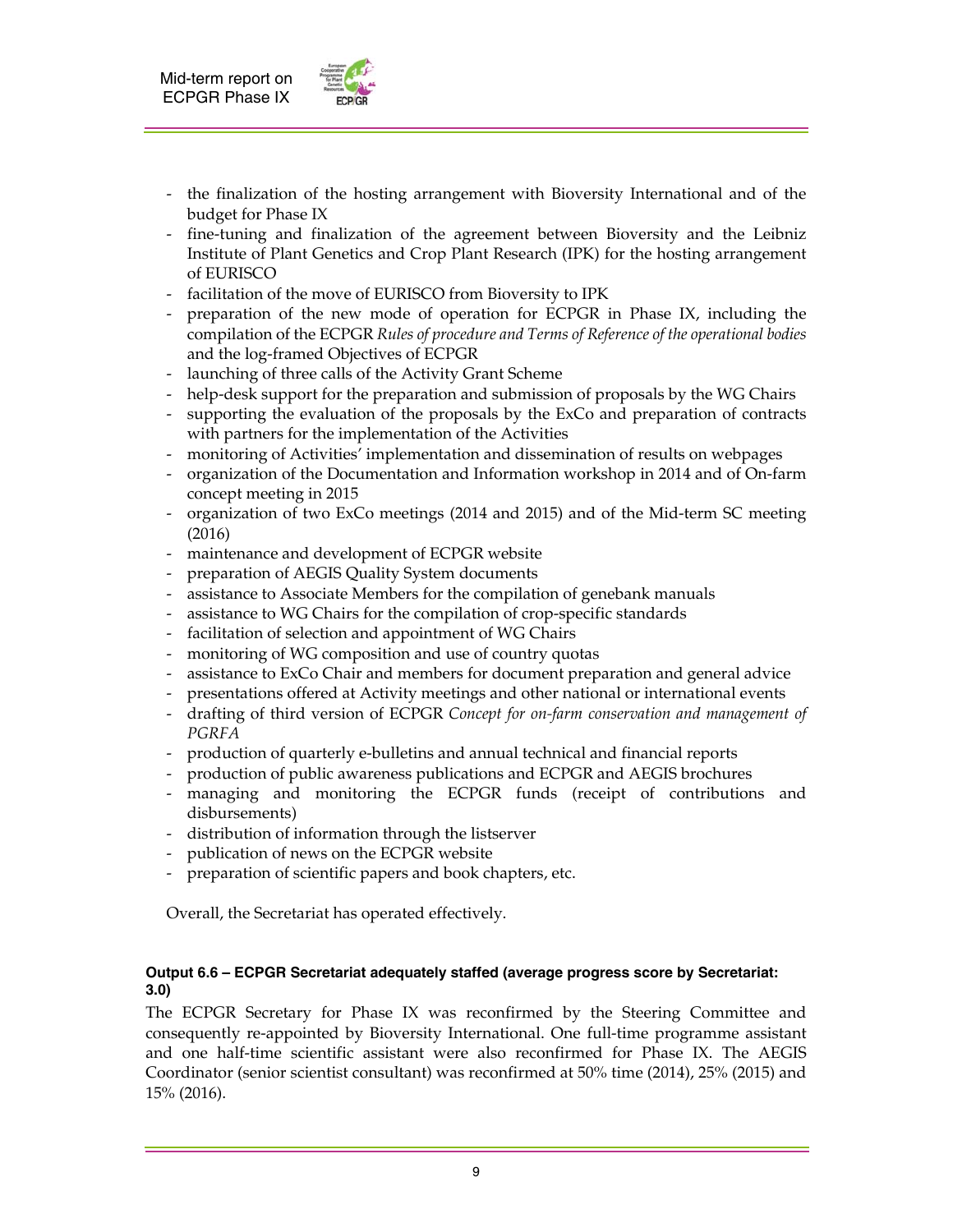

## **Output 6.7 – ECPGR Secretariat effectively hosted by Hosting institution (progress score by Secretariat: 3.0)**

This Output aims to achieve a regular cash flow from the member countries to the Hosting institution to avoid the need for cash anticipation by the Hosting institution. Membership Letters of Agreement were signed by 33 countries, representing 90% of the budgetary contributions of Phase IX.

## **3. Proposed adjustments of ECPGR objectives logframe**

The Secretariat noted that the internal consistency and clarity of the ECPGR Objectives logframe document might be improved in a few cases. The following changes are proposed for consideration by the SC:

## **Activity 1.1.2 — Establishment of proper documentation of AEGIS accessions**

 This Activity does not belong to Output 1.1 (Membership agreements signed), and it is proposed to move it to Output 1.2 (AEGIS collections established). Moreover, responsibility 1.1.2 should be shared among Associate Members and National Inventory Focal Points.

## **Activity 1.1.3 — Establishment of a monitoring and reporting plan**

 This Activity does not seem to belong to Output 1.1 (Membership agreements signed), and it is proposed to move it to Output 1.2 (AEGIS collections established) or 1.3 (AQUAS quality system developed and operationalized), depending on clarification about what needs to be reported and monitored.

#### **Activity 1.2.1 — Identification of eligible accessions to be proposed for registration as AEGIS accessions**

 It is suggested to add an Indicator showing the level of progress in the process of identification of eligible accessions: Indicator 1.2.1.2: "Percentage of the national collection analysed for eligible accessions to be proposed for registration as AEGIS accessions".

#### **Activity 1.3.1 — Development of crop-specific management system, including procedures and protocols for all crops**

 It is not clear which 'procedures' should be set up on a crop-by-crop basis. It is suggested to either clarify the need for crop-specific procedures or remove the word 'procedures' from the Activity and from the related Indicator 1.3.1.2.

#### **Indicator 1.3.1.3 — Number of AQUAS-certified collections, related to Activity 1.3 (AQUAS quality system developed and operationalized)**

• The meaning of 'AQUAS-certified collection' is not defined. It is suggested either to discuss and define the meaning or to delete this Indicator.

#### **Indicator 1.5.3.1 — Number of services provided, related to Activity 1.5.3 (Services for C&E and/or phenotyping of AEGIS accessions provided to AMs)**

- It is suggested to reinforce the clarity of the Indicator and split it in two parts:
	- Indicator 1.5.3.1: "Number and description of services made available for characterization, evaluation, phenotyping and genotyping of AEGIS accessions"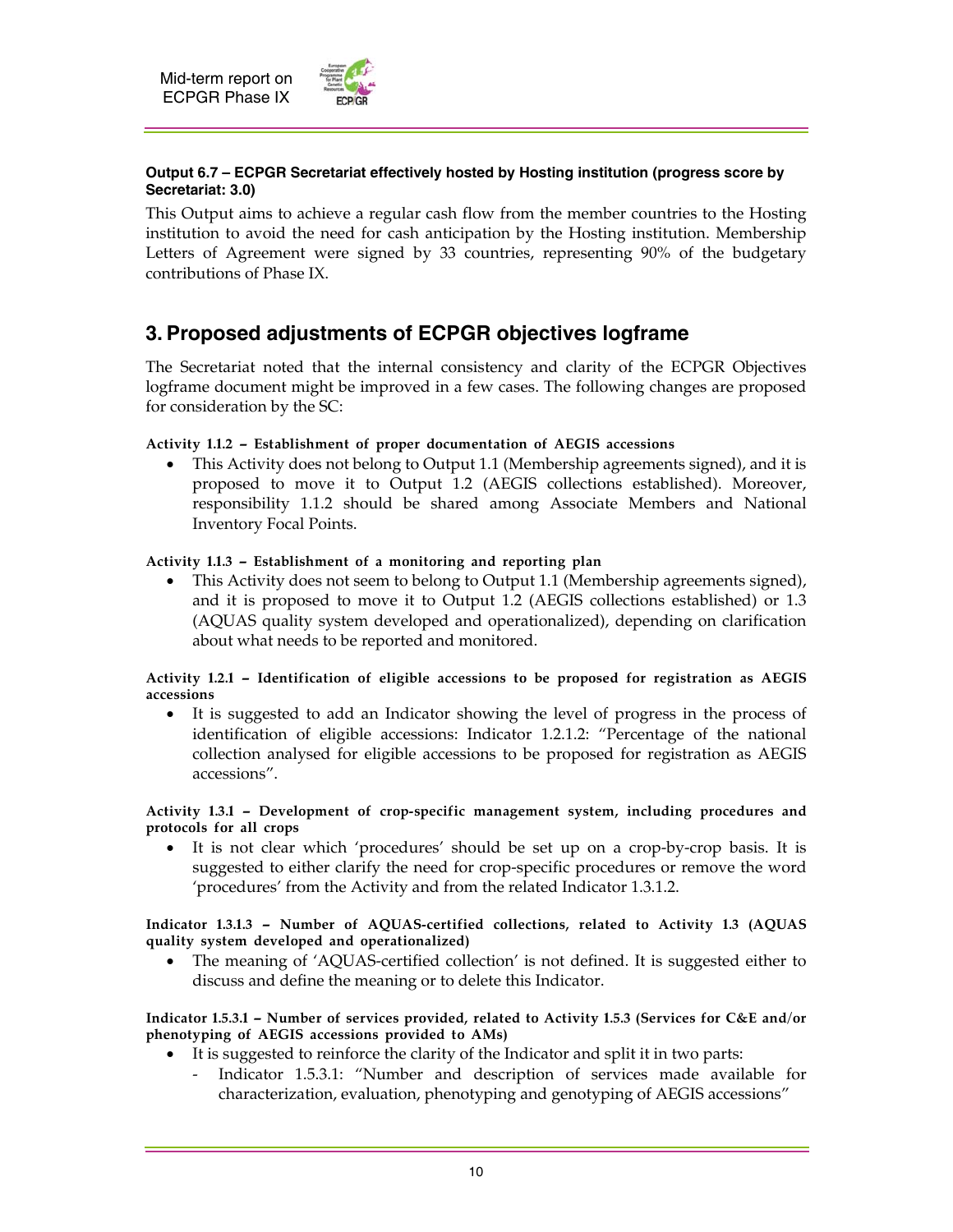

Indicator 1.5.3.2: "Which types of services have been effectively provided to which AEGIS accessions (number of accessions and their holding institutes)".

**Indicator 1.5.4.1 — Number of accessions regenerated by other AMs, related to Activity 1.5.4 (Regeneration capacity for AEGIS accessions offered to AMs)** 

 It is suggested to re-word this Indicator to improve its clarity: "Number of accessions regenerated on behalf of a given AM by institutes from a different country (indicate which AM(s) and which other institutes/countries were involved)".

**Indicator 2.4.2.1 — Number of adaptations realized, related to Activity 2.4.2 (Database functions adapted or added)** 

• The wording "adaptations realized" is unclear. It is suggested to change the wording to: "Number of functions of EURISCO adapted or added in response to users' requests".

## **4. Evaluation of the mode of operation of ECPGR in Phase IX**

A questionnaire was sent to all the Working Group members to evaluate various aspects of the new mode of operation of the ECPGR Working Groups during Phase IX and specifically the Grant Scheme approach. Replies were received from 212 members out of 738 (29% response rate). Replies by WG varied from 2 (Fibre Crops WG) to 21 (Documentation and Information WG) respondents. Most represented categories of respondents were genebank curators (33%), crop specialists (23%) and plant breeders (22%).

## **Structure and composition of Working Groups (Questions 3-7)**

Eighty-six percent of respondents were highly satisfied (HS) or satisfied (S) with the creation of WGs as pools of experts proposed by the NCs, although some concern was expressed about the level of participation of these experts in the implementation of the WG activities. A high rate of HS+S (78%) was also noted about the composition of the WGs no longer based on one single representative per country, although the difficulty to identify responsible persons and to select Activity participants from large national groups were expressed. A lower rate of HS+S (59%) was recorded for the possibility of WGs to expand without limitation the number of experts. On this point, critical remarks were made on the difficulty to operate effectively as a Working Group and establish a good level of communication among so many members who do not know each other. The categories of members represented in the WG were considered adequate by 91% of respondents, but other categories were also suggested for inclusion (social scientist, economist, *in situ* conservationist, molecular genetics expert). Coordination of the WG by a Chair finds the agreement of 93% (HS+S) of the respondents. It was however noted that the responsibilities of the Chair are high, and supportive positions (Vice-Chairs or committees) could be of help.

## **WG mandate and implementation through Activities (Questions 8-13)**

There is general agreement ( $HS + S = 87\%)$  that WGs should carry out Activities mandated by the Steering Committee or proposed by the WG and approved by the SC. It is less satisfactory  $(HS+S = 50%)$  that Activities are carried out with a budget that should not exceed  $\epsilon$  15 000 per Activity.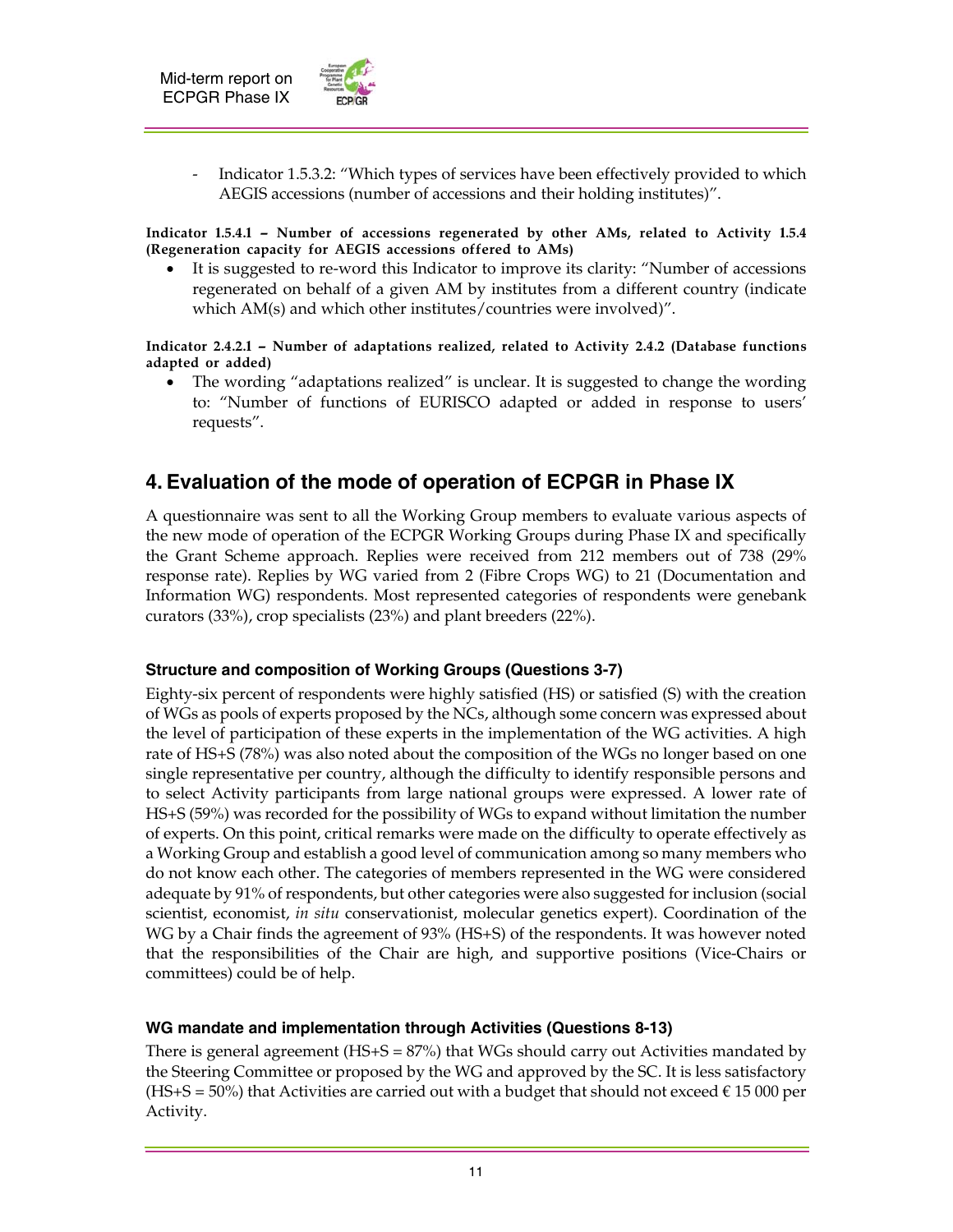

 Actually this point receives one of the lower rates of satisfaction, with 14% of not satisfied (NS). Several remarks point out that this limitation does not offer a sufficient incentive, it is perceived as an obstacle to collaborative Activities within the WGs, and it is a severe limiting factor for the type of action that can be carried out. More flexibility in the budget threshold is suggested. It is generally appreciated that Activities can also be carried out jointly by more than one WG ( $HS + S = 80\%$ ). Another critical point is the limit of 12 members per Activity (HS+S = 49% and NS = 14%). Twelve members per Activity are considered to be insufficient to represent all the countries that have an interest for certain crops. More flexibility is suggested, allowing to evaluate on a case-by-case basis. A 'bottom limit' in the number of participants is indicated as more important than an upper limit. However, the higher effectiveness of small groups has also been noted, as well as the impracticability to expand the group when the budget is low. Not all the members seem to have understood that self-funding is allowed to increase participation. On the other hand, it was also remarked that it would be fair to assign a budget to all the participants.

 The principle that participants in Activities are selected on the basis of an 'Expression of interest', where potential participants indicate their commitment, is satisfactory for the large majority (HS+S = 84%). One remark points at the administrative burden of this step. Another comment considered the process leading to preparation of Activity proposals to be insufficiently transparent. Similarly, the established process of selection of the participants for an Activity is in general accepted  $(HS+S = 72%)$ , but several remarks were made about the complexity of the entire procedure. Some members suggest simplifying the procedures, for example by eliminating the need to involve all the NCs for endorsement of the composition of the Activity groups, after the proposals have been accepted for funding.

## **The Grant Scheme rules (questions 14-18)**

Evaluation of the proposals by the ExCo is considered satisfactory  $(HS+S = 87%)$ , but a couple of remarks hint at the difficulty of anticipating what type of proposals could be more successful. It is also noted that it would be important for WGs to receive positive or negative feedback after the proposals have been evaluated. The limitation in the maximum amount allocated to each WG per year receives a lower level of satisfaction  $(HS+S = 52\%; NS = 10\%).$ Comments indicate that more flexibility would be appreciated to incentivize the most proactive WGs and highly relevant Activities. The opposing principle is also expressed, i.e. that with limited funds it is wise to ensure that as many WGs as possible remain active. Most respondents (HS+S =  $76\%$ ) accept the rules about eligible expenditures, with only  $6\%$  not satisfied, presumably owing to the established ineligibility of reimbursing overheads. The principle that the overall budget (but not each individual Activity) is split among meetings and 'other actions' with a 75:25 ratio is accepted by 63% (HS+S). However, a number of comments express concern about the complex formulation of this rule and call for more flexibility and more opportunities to fund 'other actions'. Others acknowledge that ECPGR is not a rich funding agency, but rather a platform that facilitates collaboration, hence meetings. The country quota system is generally accepted (HS+S = 77%), but its complexity is criticized.

## **Communication within and across groups (questions 19-20)**

The principles that outputs of Activities should be circulated to the entire WGs for information and comments and that a listserver is established for the WG Chairs to communicate across WGs are unanimously appreciated. It is questioned whether these practices are effectively implemented and indeed the Chairs' listserver has not been used.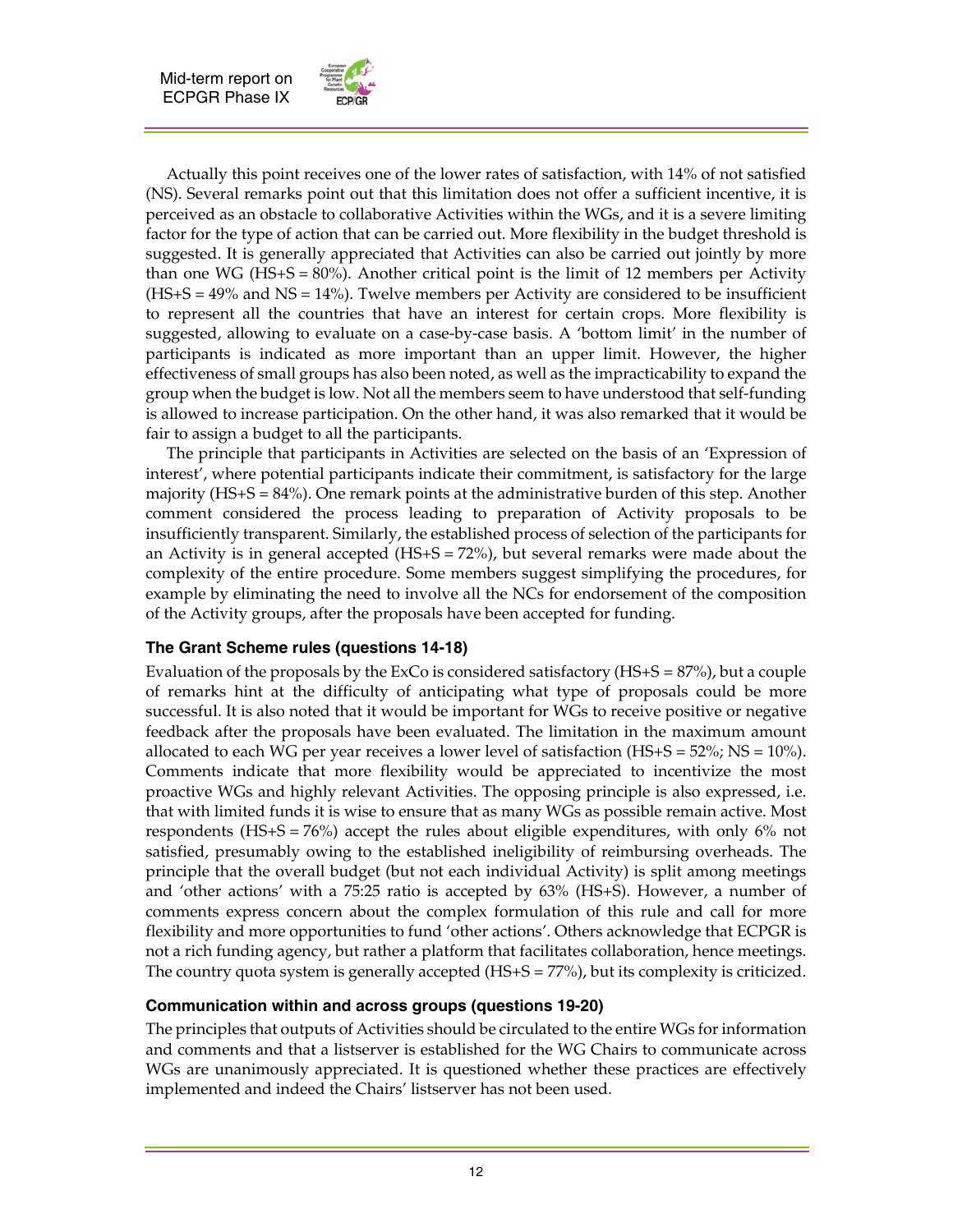

## **Clarity and user-friendliness of the Grant Scheme Calls for proposals (questions 21- 24)**

Generally good levels of satisfaction (HS+S) are expressed about various aspects of the Call for proposals, such as: timing and deadline for submission of proposals (83%), clarity of the Call (78%), user-friendliness of the webpage providing instructions (78%) and userfriendliness of the forms (78%). Only a couple of comments call for better clarity of which actions are considered suitable.

## **Overall evaluation on the adequacy of the Grant Scheme (questions 25-28)**

The adequacy of the Grant Scheme approach for involving WG members receives a good level of satisfaction from 69% (HS+S) of respondents. It is noted that involvement in granted Activities might be the only chance to act as WG. A couple of comments regret the change of the past arrangement, when whole WGs used to meet regularly. The Grant Scheme approach is satisfactory (HS+S) for 69% of respondents, also for the implementation of the WG objectives. However, a comment also points out that, given the funding limitation, the approach can hardly be sufficient to implement the objectives. The overall evaluation of the Grant Scheme mechanism is rated at a similar level of satisfaction (HS+S = 68%). Suggestions for improvement consistently refer to the need for more flexibility and reduction of some elements of complexity, such as the country quota and the 75:25 ratio. Activity Coordinators reported having encountered some problems to interact with the WG members (low participation and slow reactivity) or difficulties to select among members from the same country. Frustration is also expressed regarding the rejection of proposals and the uncertainties that are inherent to the country quota system.

## **Overall rate of the Mode of Operation of ECPGR in Phase IX and general comments (questions 29-30)**

The Mode of Operation of ECPGR in Phase IX was rated overall as satisfactory or highly satisfactory by 76% of respondents. About 20% are only partly satisfied and 1% is not satisfied.

 General comments on the Mode of Operation refer to the need for more funds in general in order to implement the objectives and to the difficulty to offer inputs-in-kind, including by the Chairs, who are overloaded with responsibilities; more flexibility (possibility to assign larger budget to certain activities) and less complications in the system are suggested. The ability of ECPGR to involve all countries is thought to be a driver for success which may be at risk in this Phase, as the occasions for interactions among scientists and curators across the region have been reduced. Interestingly, one comment suggested evaluating AEGIS and AQUAS on the short term as many genebanks, according to this respondent, doubt about their effectiveness.

## **5. ECPGR Activity Grant Scheme**

## **Statistics**

Data and statistics about the Activity Grant Scheme were collected after three Calls, two of which have been completed with selection of awarded proposals. All details are included in the background document *ECPGR Activity Grant Scheme – Phase IX Mid-term statistics*. The three Calls were launched in June 2014, April 2015 and January 2016. At the time of writing, 12 proposals were awarded with a total budget of € 176 200, out of 21 eligible proposals received in the first two Calls. The budgeted ratio of meetings vs. 'other actions' after two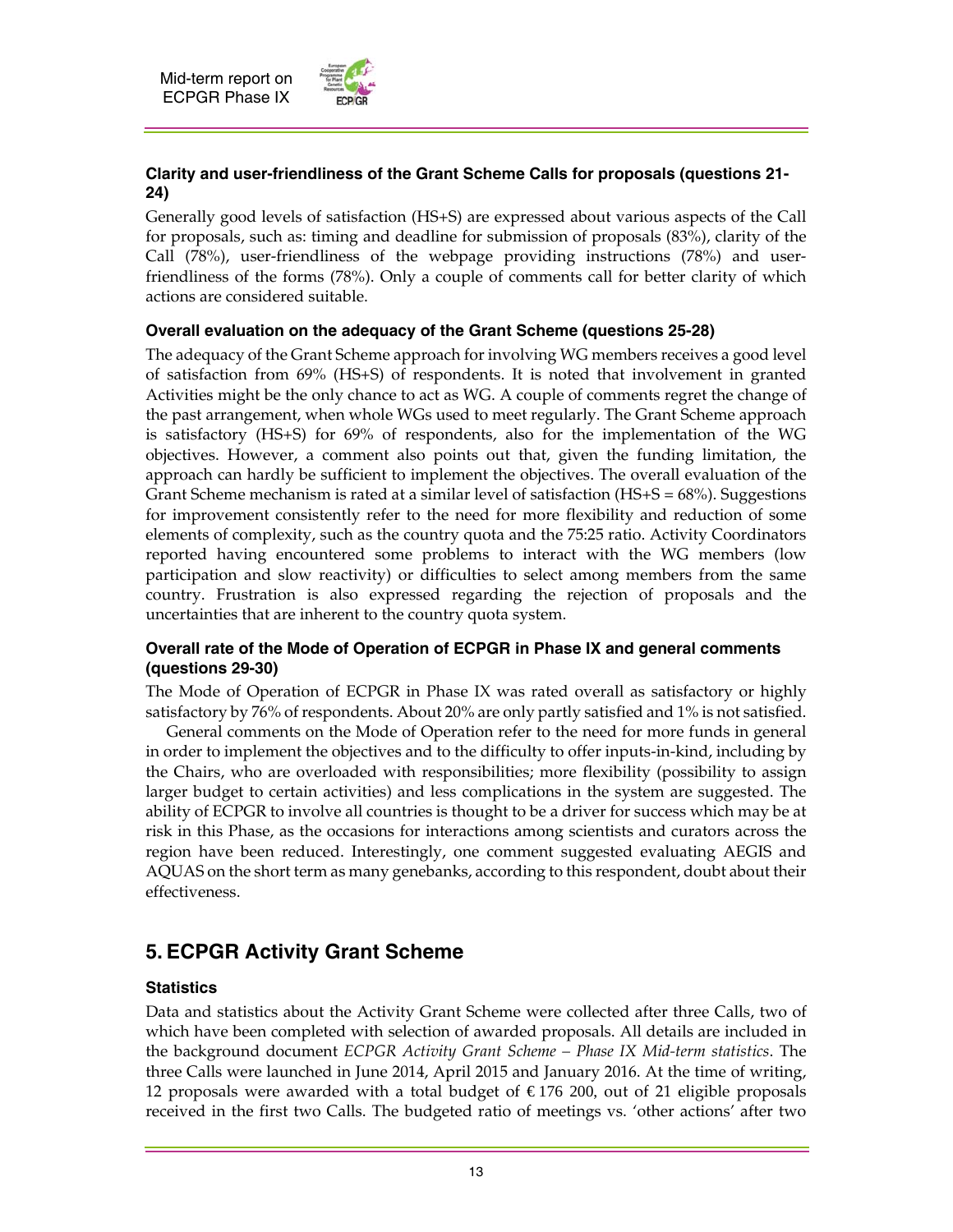

Calls is 56:44. An additional 10 eligible proposals will be evaluated by the ExCo prior to the SC meeting of May-June 2016. Seventeen WGs have submitted proposals under the three Calls and 10 WGs are involved in the 12 proposals that have been awarded so far. The WGs on *Allium*, *Avena*, Fibre Crops and Potato have never tried to submit a proposal.

 Figure 6 in the background document shows the level of use of country quotas by country after the first two Calls. It can be noted that Bulgaria has already used all its available quotas, other countries have used a large part (Albania, Croatia, Portugal, Serbia, Slovakia) and still others only a small part or none (Belgium, Denmark, Iceland, Israel).

 For the First Call, a total of 87 WG members were involved in meetings using country quotas (Table 6 of background document) while 11 participants attended meetings on a selffunded basis (Table 7).

 Figure 7 shows the funds allocated to each country for 'other actions' after the first two Calls. A number of countries stand out for their success in attracting funds (France, Italy, Norway, Portugal, Spain, Switzerland and United Kingdom).

## **Progress towards ECPGR objectives as a result of the Grant Scheme**

The first eight proposals approved under the First Call of the Grant Scheme started to be implemented during 2015 and were completed or at advanced stage at the time of writing. Four additional proposals approved under the Second Call are starting in 2016. Only preliminary indications can therefore be formulated about the contribution deriving from the Grant Scheme Activities towards the objectives of ECPGR:

## **ECPGR Outcome 1 (AEGIS Operational, including characterization and evaluation)**

This Outcome was the target of the Activities successfully submitted under the First Call by the Barley, *Beta*, *Brassica*, Forages, *Malus/Pyrus*, *Prunus* and Wheat WGs. In these Activities, so far about 15 000 barley, 20 *Patellifolia*, 7000 forages, 100 *Prunus* and 5600 wheat accessions were suggested for inclusion into AEGIS, while lists of *Brassica* and *Pyrus* accessions are still being prepared. Criteria for selection were variable and jointly agreed by each Activity Group. As a result of the Activities from the first Call, an estimate of 11 000 accessions, mostly barley, forages and wheat have effectively been included in AEGIS, while the remaining suggested accessions have not yet received the National Coordinators' approval or are held in countries that have not implemented the AEGIS procedures or signed the AEGIS MoU. In the case of *Prunus*, one reason to keep on hold the inclusion of accessions into AEGIS was due to the heavy phytosanitary requirements that are preventing the transfer of material.

 All the above-mentioned accessions have also been characterized to various extents, either morphologically and/or for molecular or biochemical traits, according to agreed minimum descriptors and uniform protocols.

 The *Prunus* WG will extend its action to sweet cherry with a second proposal approved under the Second Call, aiming to characterize, evaluate and select a first core of accessions for inclusion into AEGIS.

## **ECPGR Outcome 2 (EURISCO)**

All the Activities mentioned in the previous paragraph also contribute to Outcome 2 (Quantity and quality of data in EURISCO). Updated passport data were transferred to the respective National Focal Points for inclusion into EURISCO and C&E data were fed into the *Prunus* and Wheat Databases. The Forages WG is planning to use its C&E data as one of the first datasets testing the new capacity of EURISCO to host this type of data. Outcome 2 was also the focus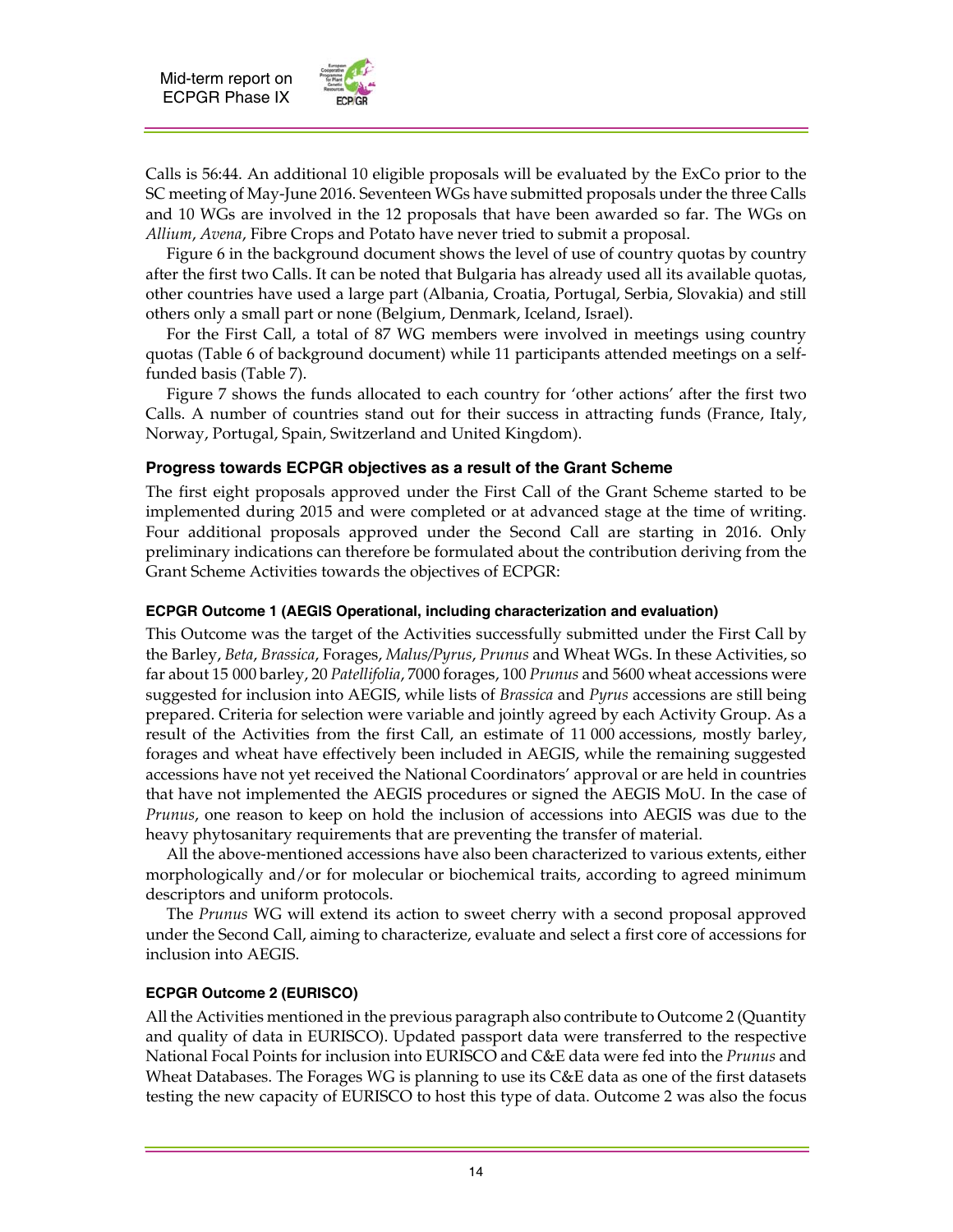

of the main Doc&Info Activity, which provided training of National Inventory Focal Points, mainly from South-East Europe. Another training targeting National Focal Points of West Europe will be carried out in 2016 under a Second Call Activity.

## **ECPGR Outcome 3 (***In situ* **conservation)**

This Outcome was targeted by the WG on Wild Species Conservation in Genetic Reserves that joined forces in the Activities carried out by the *Beta* and Forages WGs. The *Beta* WG's Activity, focusing on *Patellifolia*, has defined taxonomic standards and developed microsatellites for the identification of the accessions and the characterization of their diversity. Survey of population sites and characterization of genebank material will provide conclusive recommendations on most appropriate sites for the establishment of genetic reserves and filling in gaps in the *ex situ* collections. Development of strategies for *in situ* conservation of forages and planning of a joint workshop with the Wild Species Conservation in Genetic Reserves WG was the contribution of the Forages Activity to Outcome 3.

 Under the Second Call, the *Vitis* WG's Activity will work towards the identification and planning of the most appropriate genetic reserves of wild grapes, while the Activity of Wild Species Conservation in Genetic Reserves WG is expected to increase the number of National CWR inventories and conservation action plans and to make steps towards the endorsement of prioritized European CWR inventories and action plans.

#### **ECPGR Outcome 5 (Relations with users of germplasm are strengthened)**

Research partnerships between genebanks and researchers were established within several Activities, specifically involving the Julius-Khün Institut, Quedlinburg, Germany, Agroscope, Wädenswil, Switzerland, the Swedish University for Agricultural Sciences, Balsgård, Sweden and East Malling Research, United Kingdom for molecular analysis, the University of Coimbra, Portugal for flow cytometric analysis, the Instituto de Investigação Científica Tropical, Lisbon, Portugal, for taxonomic identification, the Food Technology Research Unit (CRAA-IAA), Milan, Italy, and the Spanish National Research Council (CSIC), Córdoba, Spain for biochemical analysis.

## **6. Reports from Working Group Chairs**

Chairs were invited to report on mid-term progress in the implementation of their tasks, as described by the WG Chairs' *Terms of Reference*. Reports were received from 16 out of 21 Chairs, with missing reports from Barley, *Brassica*, Grain Legumes, *Malus/Pyrus* and Potato WGs. It should be noted that Phase IX Chairs were all formally nominated by the ExCo at the end of 2014 or beginning of 2015, therefore their reports mainly refer to roughly one year of activity (2015). From the reports it is evident that the transition from Phase VIII to Phase IX mode of operations has been difficult for some WGs with low or no activity in some cases. Main difficulties have been the communication with expanding groups (ranging between 40 and 90 members) composed of peoples who often do not know each other and generally showed a very low response to solicitations from the Chairs. This situation has generated disappointments among several Chairs. The new and very large composition of the WGs has also determined shifts of interests compared to the WGs' perceived mission, and the absence of relevant expertise in the WGs has been noted in some cases.

 The groups having submitted successful proposals under the ECPGR Grant Scheme usually managed to create a small group of more responsive people and to address the ECPGR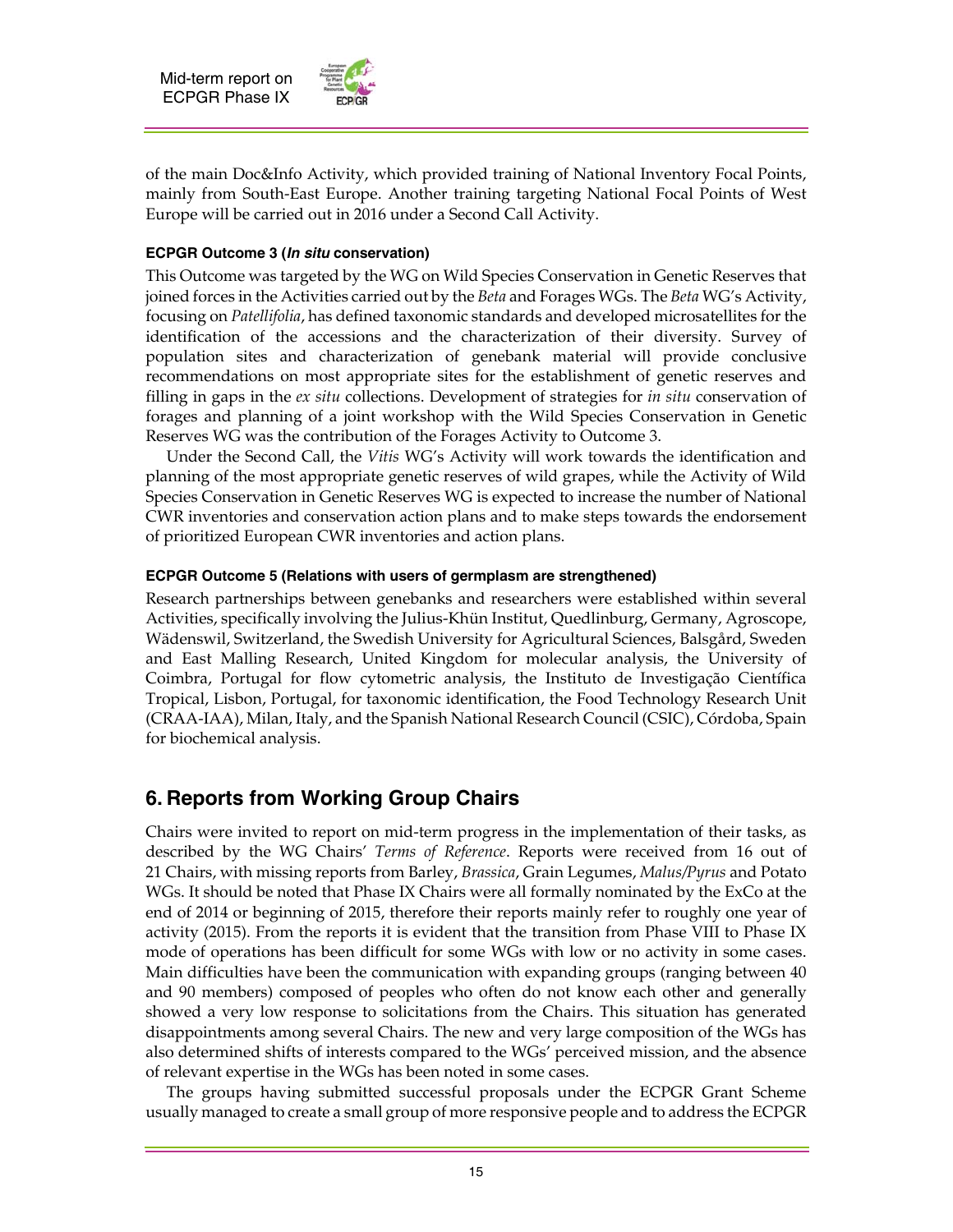

objectives. Other groups did not manage to prepare a single proposal submission for any of the three calls (*Allium*, *Avena*, Fibre Crops and Potato). Still other Chairs expressed frustration after rejection of up to two proposals under the Grant Scheme (Cucurbits, MAPs and Solanaceae) and felt unable to mobilize the WG into action as a consequence. It should be noted that several WGs were involved in fund-raising with project applications to Horizon2020 and COST actions. However, their rate of success was very low, owing to very limited opportunities and grants offered by the EC during this period. In fact, only the On-Farm conservation and management WG declared success with the approval of the projects Diversifood and Traditom under Horizon 2020, while the *Prunus* WG benefited from a COST action on 'Sustainable production of high-quality cherries for the European market'. Several WG members participated in workshops organized within the framework of the 'Preparatory action on EU plant and animal genetic resources in agriculture' and are looking forward to renewed funding opportunities by the EC in the near future.

 A few groups stand out for having squarely addressed the implementation of AEGIS. They got engaged into the designation of their crops' European Collection (most extensively in the case of Barley, Forages and Wheat WGs), or started to monitor the composition of the crop collection (Leafy Vegetables and Umbellifer Crops) and the state of safety duplication and regeneration needs (Leafy Vegetables). Several WGs also completed (*Allium*, *Avena*, *Beta*, Cucurbits, Leafy Vegetables, *Prunus*, Solanaceae and Wheat) or made progress (Fibre Crops, MAPs, Umbellifer Crops) with the crop-specific standards as part of the AEGIS Quality System. Among the Crop WGs, the Forages WG developed a detailed and exemplary workplan covering all the important targets that can be feasible for the group, with individual responsibilities assigned. The *in situ* thematic WGs have benefited from the EC-funded FP7 project 'PGR Secure' and managed to develop national and regional strategies, as well as monitor progress across Europe at the national level and keep track of the relevant publications records of the various WG members. The WG on Wild species Conservation in Genetic Reserves has been very active with the inclusion of the CWR theme in successful proposals submitted to the ECPGR Grant Scheme either individually or jointly with other WGs. Equally successful has been the Documentation and Information WG in collaborating with other WGs for joint proposals as well as in organizing sub-regional training activities.

## **7. Mid-term financial situation**

The last available official figures are those of the 2015 Financial Report. As indicated there, new pledges and outstanding contributions were received after Phase IX budget was set at  $E$  2796 868 at the beginning of the Phase. The budget for Phase IX was therefore raised up to € 2 944 418 in 2015.

This is equivalent to an increase of ca.  $\epsilon$  128 000 (net of overheads) that could be theoretically spent for more activities. However, until further notice, the Secretariat considers uncertain the receipt of outstanding contributions from Azerbaijan, Greece, Israel, Poland and Spain, which is equivalent to  $\epsilon$  290 250 (net of overhead =  $\epsilon$  245 662). Therefore, it seems premature to firmly allocate the increased budget's amount to specific activities.

 Expenditures for staff costs and travel and for ExCo costs and travel during the first two years have been maintained below the budgeted figures. Combined savings in this regard amount to ca.  $\epsilon$  15 500. Also the EURISCO maintenance and development costed less than budgeted during the first two years, mainly owing to a late start of the operations at IPK at the beginning of 2014. Savings in this regard amount to ca.  $\epsilon$  25 400. As IPK informed the